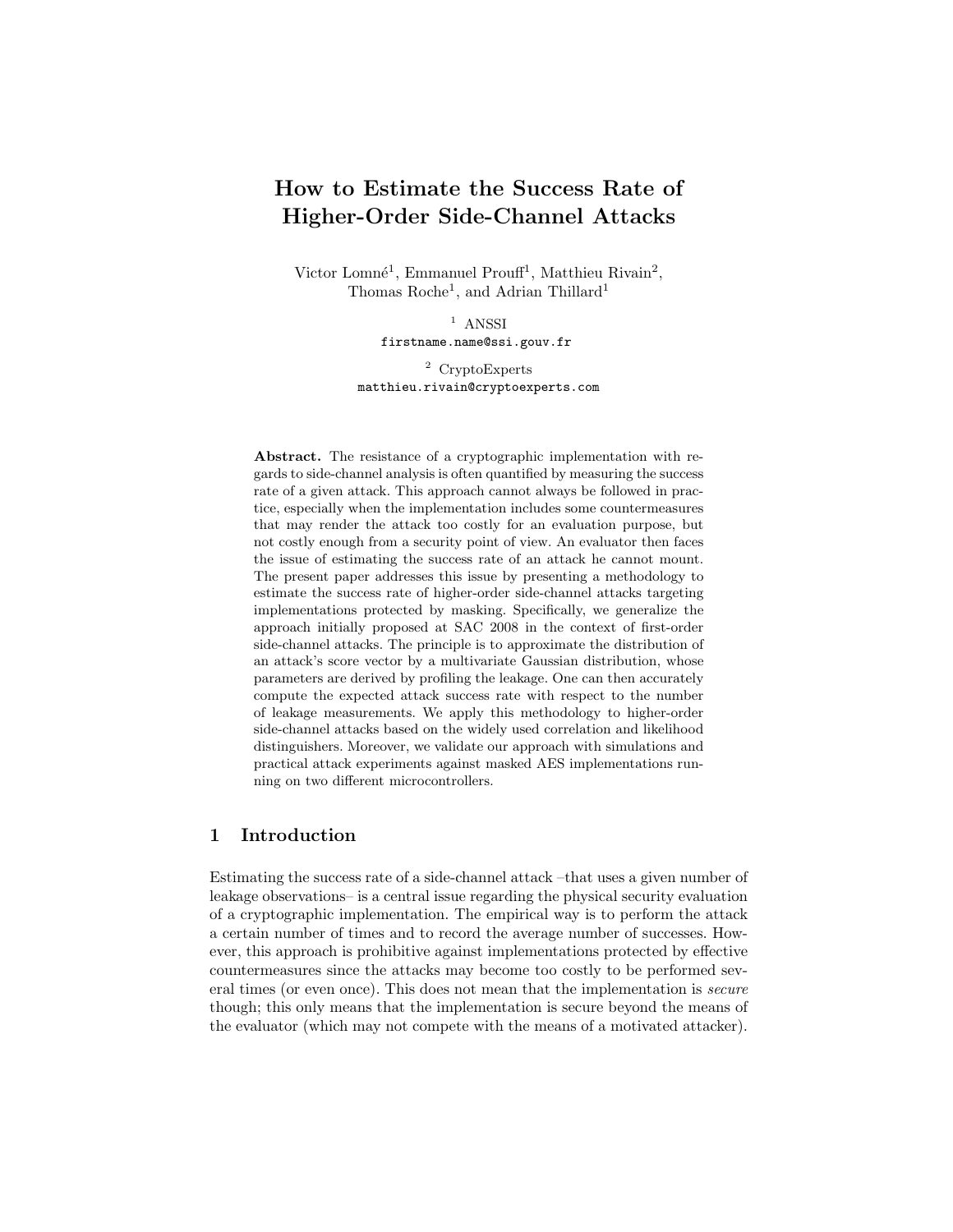This situation is not satisfactory in practice where one desires that the computational cost of performing a security evaluation be fairly low and uncorrelated to the actual security of the target implementation.

In this paper, we propose a methodology to estimate the success rate of higher-order side-channel attacks targeting implementations protected by masking. Our methodology is based on the approach proposed by Rivain in [13] in the context of first-order side-channel attacks. The principle of this approach is to study the multivariate distribution of the score vector resulting from an attack. Specifically, Rivain suggests to approximate this distribution by a multivariate Gaussian distribution, which is sound in the context of additive distinguishers such as the correlation and the likelihood. We generalize this approach to higherorder side-channel analysis and we show how to derive the distribution parameters with respect to the leakage parameters. We show that using this methodology makes it possible to accurately estimate the success rate of a higher-order side-channel attack based on a simple profiling of the leakage parameters. Moreover, we demonstrate the soundness of our methodology by comparing its results to various attack experiments against masked AES implementations running on two different microcontrollers.

Related Works. In [10] and [17], the success rate of first-order side-channel analysis based on the correlation distinguisher is evaluated using Fisher's transformation. The obtained formulas are simple and illustrative, but they lack of accuracy. Indeed, it has been observed in [18] that the estimated success rates using this approach do not well match to the experimental ones. As explained in [18], this is mainly due to the incorrect assumption that the scores for the wrong key guesses are independent of the score for the good key guess. That is why, one should rather focus on the joint distribution of all scores as initially suggested in [13]. In the latter work, the author provide accurate formulae for the success rate of first-order side-channel attacks based on the correlation and likelihood distinguishers. A more recent work [6] further focuses on the mono-bit difference-of-means distingusisher as originally described by Kocher et al. [9].

Paper Organization. In Section 2, we provide some preliminaries about probability theory and the (multivariate) Gaussian distribution. Then Section 3 introduces our theoretical model for higher-order side-channel attacks and Section 4 describes the general methodology for estimating the success rate of such attacks based on additive distinguishers. In Sections 5 and 6, we apply the methodology to the correlation and the likelihood distinguishers respectively, and we show how to compute the score vector distribution parameters. Eventually, some attack simulations and practical attack experiments are reported in Sections 7 and 8 that demonstrate the soundness of our approach.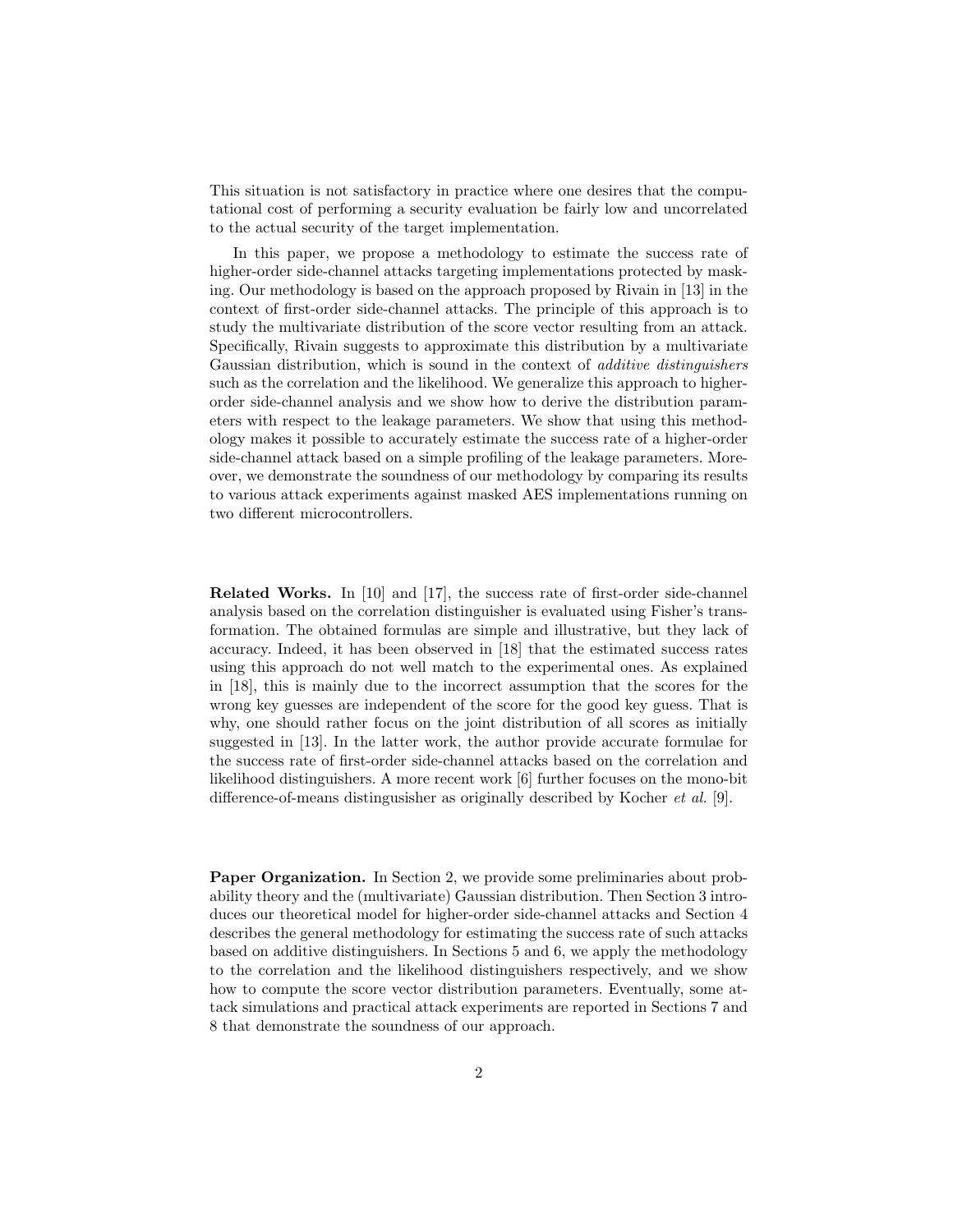# 2 Preliminaries

Calligraphic letters, like  $\mathcal{X}$ , are used to denote finite sets  $(e.g. \mathbb{F}_2^n)$ . The corresponding large letter X denotes a random variable over  $\mathcal{X}$ , while the lowercase letter x a value over X. The probability of an event ev is denoted by  $P[ev]$ . The expectation and the variance of a random variable  $X$  are respectively denoted by  $E[X]$  and  $Var[X]$ . The covariance between two random variables X and Y is denoted by  $Cov [X, Y]$ .

The Gaussian distribution of dimension T with T-size expectation vector  $m$ and  $T \times T$  covariance matrix  $\Sigma$  is denoted by  $\mathcal{N}(m, \Sigma)$ , and the corresponding probability density function (pdf) is denoted by  $\phi_{m,\Sigma}$ . We recall that this pdf is defined for every  $\boldsymbol{x} \in \mathbb{R}^T$  as

$$
\phi_{\mathbf{m},\Sigma}(\mathbf{x}) = \frac{1}{\sqrt{(2\pi)^T |\Sigma|}} \exp\left(-\frac{1}{2}(\mathbf{x}-\mathbf{m})' \cdot \Sigma^{-1} \cdot (\mathbf{x}-\mathbf{m})\right) ,\qquad (1)
$$

where  $(x-m)'$  denotes the transpose of the vector  $(x-m)$  and  $|\Sigma|$  denotes the determinant of the matrix  $\Sigma$ . The corresponding cumulative distribution function (cdf) is denoted  $\Phi_{m,\Sigma}$  and is defined for a pair of vectors  $\boldsymbol{a} = (a_1, a_2, \dots, a_T)$ and  $\mathbf{b} = (b_1, b_2, \dots, b_T)$  over  $(\mathbb{R} \cup \{-\infty, +\infty\})^T$  by

$$
\Phi_{m,\Sigma}(a,b) = \int_{a_1}^{b_1} \int_{a_2}^{b_2} \cdots \int_{a_T}^{b_T} \phi_{m,\Sigma}(x) dx . \qquad (2)
$$

If the dimension  $T$  equals 1, then the Gaussian distribution is said to be univariate and its covariance matrix is reduced to the variance of the single coordinate denoted  $\sigma^2$ . If T is greater than 1, the Gaussian distribution is said to be multivariate.

# 3 Higher-Order Side-Channel Model

We consider a cryptographic algorithm protected by *masking* and running on a leaking device. A (higher-order) side-channel attack exploits the leakage resulting from intermediate computations in order to recover (part of) the secret involved in the cryptographic algorithm. Let s denote such an intermediate variable satisfying:

$$
s = \varphi(x, k^*) \tag{3}
$$

where x is (part of) the public input of the algorithm,  $k^*$  is (part of) the secret input of the algorithm, and  $\varphi$  is some function from  $\mathcal{X} \times \mathcal{K}$  to  $\mathcal{S}$ .

For an implementation protected with masking, such a variable  $s$  is never stored nor handled in clear but in the form of several, say  $d+1$ , shares  $s_0$ ,  $s_1$ ,  $\ldots$ ,  $s_d$  satisfying the relation

$$
s_0 \oplus s_1 \oplus \cdots \oplus s_d = s \tag{4}
$$

for some operation ⊕. In the common case of Boolean masking this operation is the bitwise addition (or XOR), but it might be some other group addition law.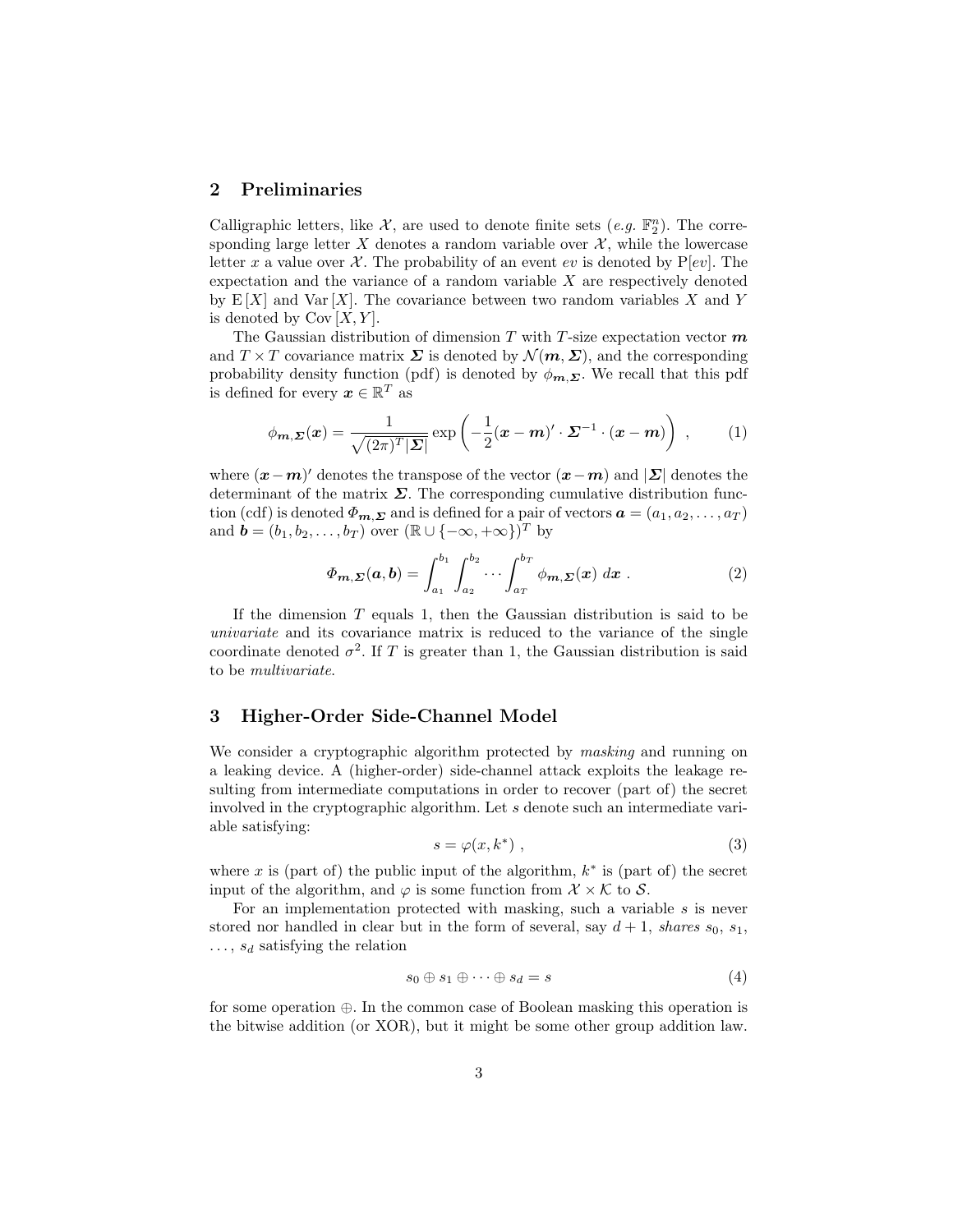One of the share, say  $s_0$ , is sometimes referred to as *masked variable* and the other shares,  $s_1, s_2, \ldots, s_d$  as the masks. For masking approach to be sound, it is usually required that the masks are uniformly and independently generated. In that case, the  $(d + 1)$ -tuple of shares can be modeled as a random vector  $(S_0, S_1, \ldots, S_d)$  where  $S_0 = s \oplus \bigoplus_{j=1}^d S_j$  and, for  $j \geq 1$ , the  $S_j$  are mutually independent random variables with uniform distribution over  $S$ .

#### 3.1 Leakage Model

During the execution of the algorithm, the processing of each share  $S_i$  produces some leakage  $L_j$  revealing some information about the share value. In what follows, we shall denote by  $L$  the leakage tuple:

$$
\mathbf{L} = (L_0, L_1, \dots, L_d) \tag{5}
$$

We shall sometimes use the alternative notation  $L_s$  or  $L_{x,k^*}$  to indicate that the leakage arises for the shared value  $s = \varphi(x, k^*)$ .

In this paper, we shall make the common assumption that given the values of the shares, the leakage has a Gaussian distribution. This assumption is referred here as the *Gaussian leakage assumption*, and it is formally stated by:

$$
(L_j \mid S_j = s) \sim \mathcal{N}(m_{j,s}, \Sigma_{j,s}) \tag{6}
$$

for every  $j \in \{0, 1, ..., d\}$  and for every  $s \in \mathcal{S}$ , where  $m_{j,s}$  are expectation vectors defined over  $\mathbb{R}^T$  and  $\mathbf{\Sigma}_{j,s}$  are (non-singular) covariance matrices defined over  $\mathbb{R}^{T\times T}$ . We shall further assume that the leakage  $L_j$  can be viewed as a deterministic function of  $S_j$  with an additive Gaussian noise:

$$
L_j = f_j(S_j) + N_j \tag{7}
$$

This assumption, referred here as Gaussian noise assumption, is equivalent to the Gaussian leakage assumption with the additional requirement that the covariance matrices  $\Sigma_{j,s}$  are all equal to some matrix  $\Sigma_j$ . We then have  $f_j : s \mapsto m_{j,s}$ and  $N_i \sim \mathcal{N}(\mathbf{0}, \Sigma_i)$ , where **0** denotes the null vector.

As a final assumption, we consider that for any fixed values of the shares, the leakage components are independent. That is, for every  $(s_0, s_1, \ldots, s_d)$  $S^{d+1}$ , the random variables  $(L_j | S_j = s_j)$  are mutually independent. Under the Gaussian noise assumption, this simply means that the noises  $N_j$  are mutually independent, and that is why we shall refer to this assumption as the independent noises assumption.

*Remark 1.* For the sake of simplicity, we consider that all the leakages  $L_j$  have the same dimension T. Note that our analysis could be easily extended to the general case where each leakage  $L_j$  has its own dimension  $T_j$ .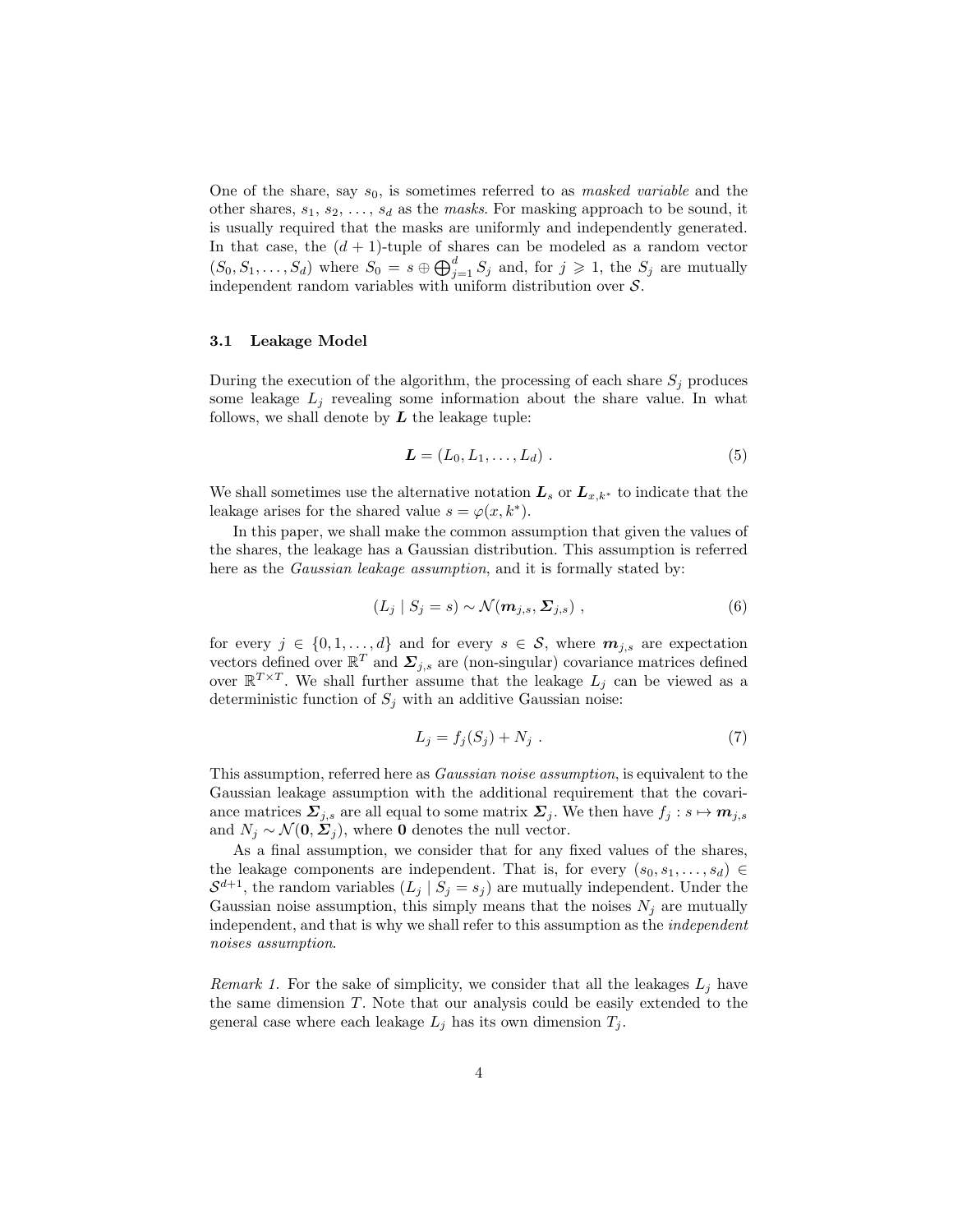#### 3.2 Higher-Order Side-Channel Attacks

In a higher-order side-channel attack (HO-SCA), the adversary aims to extract information about  $k^*$  by monitoring the leakage of the shares. Specifically, the adversary observes several samples  $\ell_i \in \mathcal{L}$  of the leakage  $L_{x_i,k^*}$ , corresponding to some public input  $x_i$  that he may either choose or just know. According to the above leakage model, the leakage space  $\mathcal L$  is defined as  $\mathcal L = \mathbb R^{T \times (d+1)}$  and each leakage sample can be written as

$$
\ell_i = (\ell_{i,0}, \ell_{i,1}, \cdots, \ell_{i,d}), \qquad (8)
$$

with  $\ell_{i,j} \in \mathbb{R}^T$  for every j. Moreover, the Gaussian noise assumption implies that each leakage sample coordinate can be further written as

$$
\ell_{i,j} = f_j(s_{i,j}) + n_{i,j} \t{,} \t(9)
$$

where  $s_{i,1}, s_{i,2}, \ldots, s_{i,d}$  are d random mask values, where  $s_{i,0} = \varphi(x_i, k^*) \oplus$  $\bigoplus_{j=1}^d s_{i,j}$ , and where  $n_{i,0}, n_{i,1}, \ldots, n_{i,d}$  are samples of the Gaussian noises  $N_0$ ,  $N_1, \ldots, N_d.$ 

Once several, say q, leakage samples have been collected, the adversary makes use of a distinguisher, that is a function mapping the input-leakage samples  $(x_1, \ell_1), (x_2, \ell_2), \ldots, (x_q, \ell_q)$  to some score vector  $\mathbf{d} = (d_k)_{k \in \mathcal{K}} \in \mathbb{R}^{|\mathcal{K}|}$ . If the distinguisher is sound and if the leakage brings enough information on the shares, then the equality

$$
k^* = \underset{k \in \mathcal{K}}{\operatorname{argmax}} \ d_k
$$

should hold with a probability substantially greater than  $\frac{1}{|\mathcal{K}|}$ .

In what follows, we shall consider a natural equivalence relation between distinguishers. We say that two score vectors are *rank-equivalent* if for every  $n \in \{1, 2, \ldots, |\mathcal{K}|\}$ , the *n* coordinates with highest scores are the same for the two vectors. Two distinguishers **d** and **d'** are then said *equivalent*, denoted **d**  $\equiv$  **d'** if for every  $(x_i, \ell_i)_i \in (\mathcal{X} \times \mathcal{L})^q$ , the score vectors  $d((x_i, \ell_i)_i)$  and  $d'((x_i, \ell_i)_i)$ are rank-equivalent.

In this paper, we focus on *additive distinguishers* which we formally define hereafter.

**Definition 1.** A distinguisher **d** is additive if for every  $(x_1, x_2, \ldots, x_q) \in \mathcal{X}^q$ , there exists a family of functions  $\{g_{x,k}:\mathcal{L}\to\mathbb{R}$ ;  $(x,k)\in\mathcal{X}\times\mathcal{K}\}$  such that for every  $(\ell_1, \ell_2, \ldots, \ell_q) \in \mathcal{L}^q$  we have

$$
\mathsf{d}\big((x_i,\boldsymbol{\ell}_i)_i\big)=(d_k)_{k\in\mathcal{K}}\quad\text{with}\quad d_k=\frac{1}{q}\sum_{i=1}^q g_{x_i,k}(\boldsymbol{\ell}_i)\quad\text{for every }k\in\mathcal{K}.
$$

A distinguisher equivalent to an additive distinguisher as defined above is also said to be additive.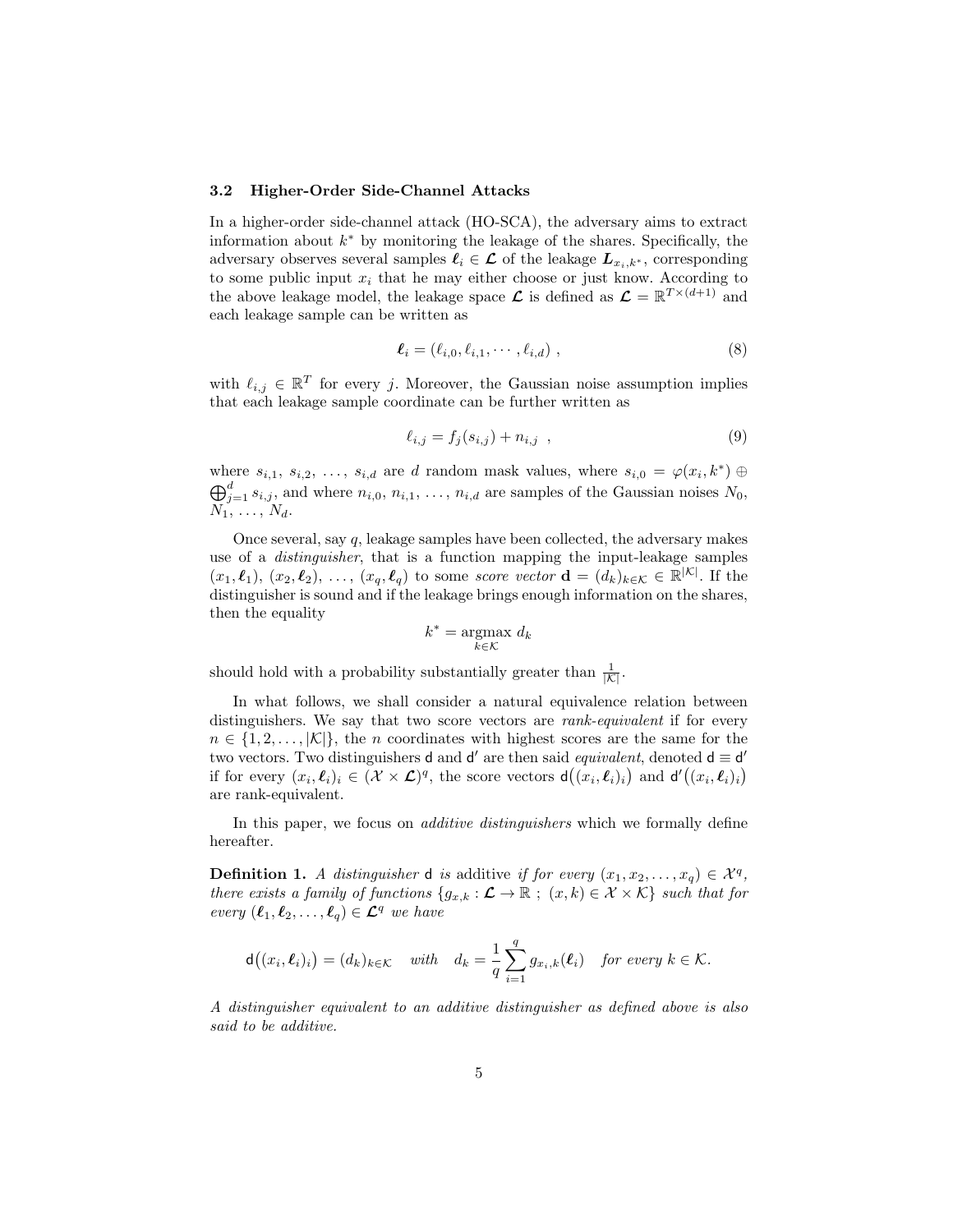It was shown in [13] that the widely used first-order correlation and likelihood distinguishers are both additive distinguishers in the sense of the above definition. We will show in Sections 5 and 6 that their higher-order counterparts are also additive.

# 4 Estimating the Success Rate

In this section, we generalize the methodology introduced in [13] to HO-SCA as modelled in the previous section. Namely, we show how to get a sound estimation of the attack success rate by studying the multivariate probability distribution of the score vector for the case of additive distinguishers.

The success rate of a HODPA, denoted  $Succ_{x,k^*}^{\mathbf{d}},$  is defined with respect to some input vector  $\mathbf{x} = (x_1, x_2, \dots, x_q)$ , some secret  $k^*$ , and some distinguisher d, as the probability:

$$
P\Big[k^* = \underset{k \in \mathcal{K}}{\operatorname{argmax}} d_k \Big| \ell_1 \stackrel{\$}{\leftarrow} \mathbf{L}_{x_1,k^*}; \ \ldots; \ \ell_q \stackrel{\$}{\leftarrow} \mathbf{L}_{x_q,k^*}; \ (d_k)_{k \in \mathcal{K}} = \mathsf{d}((x_i,\ell_i)_i) \Big],
$$

where  $\ell_i \overset{\$}{\leftarrow} \mathbf{L}_{x_i,k^*}$  means randomly sampling  $\ell_i$  according to the distribution of  $\boldsymbol{L}_{x_i,k^*}.$ 

Remark 2. For the sake of generality, we chose to fix the input vector  $x$  as a parameter of the attack so that we do not need to assume any specific strategy for the choice of the public inputs. However, we will investigate the particular setting where the  $x_i$  are uniformly distributed.

According to Definition 1, the score vector  $(d_k)_{k \in \mathcal{K}}$  resulting from an additive distinguisher satisfies

$$
d_k = \frac{1}{q} \sum_{i=1}^{q} g_{x_i,k}(\ell_i) , \qquad (10)
$$

for some  $g_{x,k} : \mathcal{L} \to \mathbb{R}$ . Then a simple application of the central limit theorem yields the following result, where we define the *occurrence ratio*  $\tau_x$  of an element  $x \in \mathcal{X}$  in the input vector  $(x_1, x_2, \ldots, x_q)$  as

$$
\tau_x = \frac{|\{i; \ x_i = x\}|}{q} \ . \tag{11}
$$

**Proposition 1.** The distribution of the score vector  $(d_k)_{k \in \mathcal{K}}$  tends toward a multivariate Gaussian distribution as q grows, with expectation vector  $(E[d_k])_{k \in K}$ satisfying

$$
\mathcal{E}\left[d_k\right] = \sum_{x \in \mathcal{X}} \tau_x \mathcal{E}\left[g_{x,k}(\boldsymbol{L}_{x,k^*})\right]
$$
\n(12)

for every  $k \in \mathcal{K}$ , and with covariance matrix  $(\text{Cov}[d_{k_1}, d_{k_2}])_{(k_1,k_2) \in \mathcal{K}^2}$  satisfying

$$
Cov[d_{k_1}, d_{k_2}] = \frac{1}{q} \sum_{x \in \mathcal{X}} \tau_x \ Cov[g_{x, k_1}(\mathbf{L}_{x, k^*}), g_{x, k_2}(\mathbf{L}_{x, k^*})]
$$
(13)

for every  $(k_1, k_2) \in \mathcal{K}^2$ .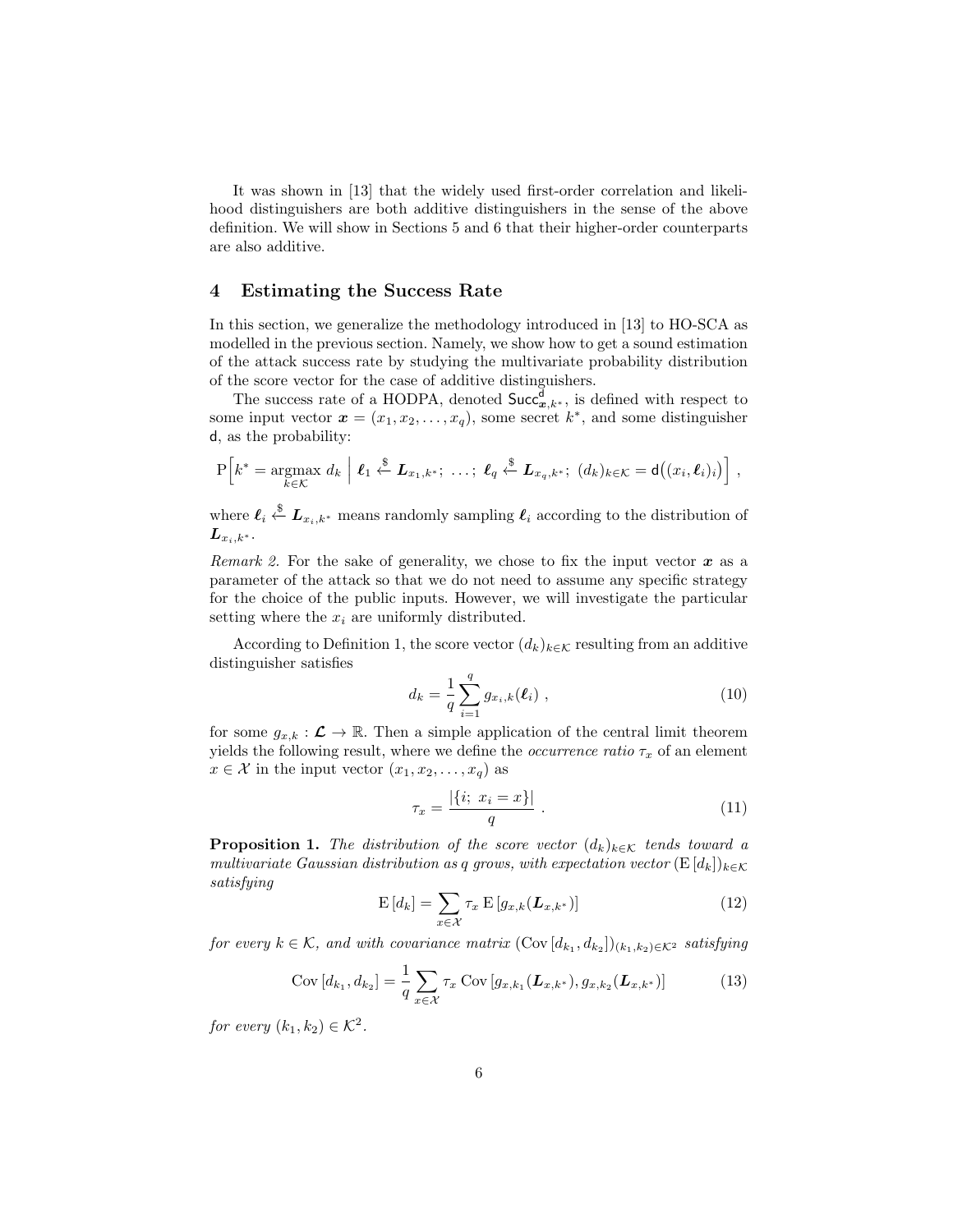Proof. The first statement results by definition of additive distinguishers and the central limit theorem. Equations (12) and (13) directly holds by mutual independence between the leakage samples.

The above proposition shows that for a sufficient number of leakage observations, the distribution of the score vector  $\mathbf{d} = (d_k)_{k \in \mathcal{K}}$  can be soundly estimated by a multivariate Gaussian. As in [13], we now define the comparison vector as the  $(|\mathcal{K}| - 1)$ -size vector  $\mathbf{c} = (c_k)_{k \in \mathcal{K}}/ \{k^*\}\)$  whose coordinates satisfy

$$
c_k = d_{k^*} - d_k \t\t(14)
$$

for every  $k \in \mathcal{K}/\{k^*\}$ . The comparison vector is a linear transformation of the score vector by a  $((|K|-1) \times |K|)$ -matrix P whose expression straightforwardly follows from (14). This implies that the distribution of the comparison vector can also be soundly estimated by a multivariate Gaussian distribution  $\mathcal{N}(m_c, \Sigma_c)$ where  $m_c = P \cdot m_d$  and  $\Sigma_c = P \cdot \Sigma_d \cdot P'$ . Moreover, by definition of the comparison vector, an attack is successful (*i.e.* the correct secret  $k^*$  is ranked first in the score vector) if and only if all the coordinates of the comparison vector are positive. We deduce that the success rate  $Succ_{x,k^*}^d$  of a distinguisher d satisfies

$$
\text{Succ}_{\boldsymbol{x},k^*}^{\mathsf{d}} = \text{P}[\boldsymbol{c} > \boldsymbol{0}] \approx \boldsymbol{\Phi}_{\boldsymbol{m}_{\boldsymbol{c}},\boldsymbol{\Sigma}_{\boldsymbol{c}}}(\boldsymbol{0},\boldsymbol{\infty}) \tag{15}
$$

where  $\Phi_{m,\Sigma}$  denotes the Gaussian cdf as defined in (2), 0 denotes the null vector, and  $\infty$  denotes the vector  $(\infty, \infty, \ldots, \infty)$ .

Remark 3. In [16], the authors propose to extend the notion of success rate to different orders. The o-th order success rate of a side-channel attack is defined as the probability that the target secret  $k^*$  is ranked among the  $o$  first key guesses by the score vector. The authors of [16] also suggest to consider the so-called guessing entropy, which is defined as the expected rank of the good key guess in the score vector [11,3]. As shown in [13], both the success rate of any order and the guessing entropy can be estimated using a similar approach as above.

Methodology. According to the above analysis, we propose the following methodology for an evaluator of some cryptographic algorithm to estimate the success rate of a HO-SCA against his masked implementation. We consider that the evaluator has access to the random masks generated during the computation, and is therefore able to predict the value of each share involved in the successive execution of the protected algorithm. The methodology is composed of three main steps:

- 1. Profile the leakage of every share using standard estimation techniques. Under the Gaussian leakage assumption, this estimation amounts to compute the sample means and the sample covariance matrices of the leakage  $(L_i | S_i = s)$  for every share  $S_i$  and every possible value  $s \in S$  based on a set of collected leakage samples.
- 2. Use Proposition 1 to compute the expectation vector and covariance matrix of the score vector with respect to the leakage parameters.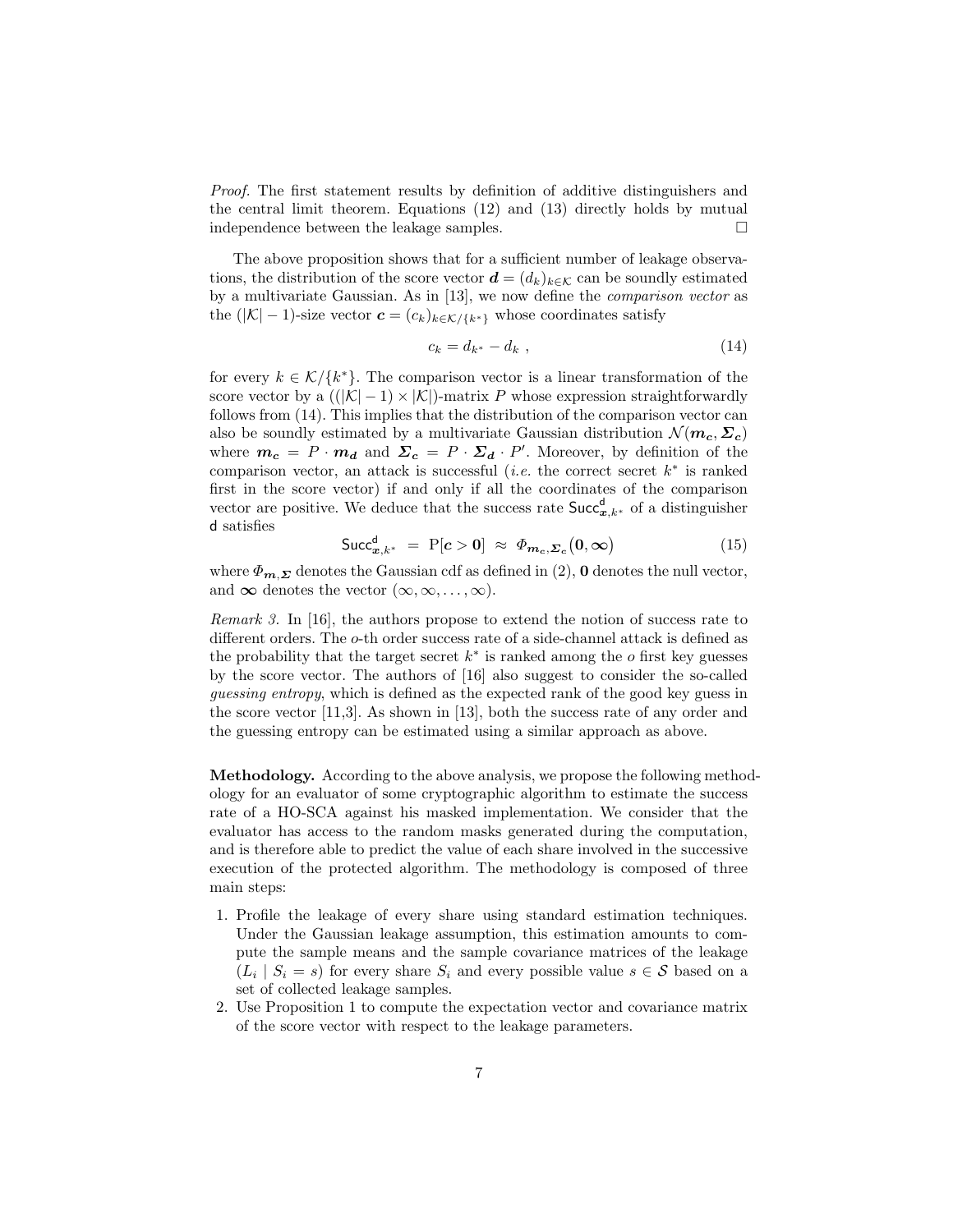3. Deduce the parameters of the comparison vector distribution and evaluate the success rate according to (15).

The precision of the obtained estimation is impacted by two main factors:

- the accuracy of the leakage parameter estimations, and
- the tightness of the Gaussian approximation arising in Proposition 1.

The accurate estimation of leakage parameters has been a widely investigated issue and efficient techniques are known to deal with it (see for instance [4,15,1,7]). Basically, the more noisy the leakage, the more samples must be used to get an accurate estimation. Note that in our approach, the evaluator only has to estimate first-order leakage parameters with respect to the share values. Practical aspects of leakage parameter estimation are further discussed in Section 8.

On the other hand, the Gaussian approximation is the main issue in our approach. One can fairly expect that if the considered implementation is not too weak, the convergence toward the Gaussian distribution should be rather fast compared to the number of leakage observations required to succeed the HO-SCA. In order to validate this intuition, we provide in Section 7 an empirical validation of the Gaussian approximation.

#### 5 Application to the Correlation Distinguisher

In this section, we apply the general methodology described in Section 4 when the linear correlation coefficient is used as distinguisher [2]. For two samples  $\boldsymbol{x} = (x_1, x_2, \dots, x_q) \in \mathbb{R}^q$  and  $\boldsymbol{y} = (y_1, y_2, \dots, y_q) \in \mathbb{R}^q$ , the linear coefficient is defined by

$$
\rho(\boldsymbol{x}, \boldsymbol{y}) = \frac{\frac{1}{q} \sum_{i=1}^{q} (x_i - \overline{\boldsymbol{x}}) \cdot (y_i - \overline{\boldsymbol{y}})}{\sqrt{\frac{1}{q} \sum_{i} (x_i - \overline{\boldsymbol{x}})^2} \cdot \sqrt{\frac{1}{q} \sum_{i} (y_i - \overline{\boldsymbol{y}})^2}} \tag{16}
$$

where  $\bar{x}$  (resp.  $\bar{y}$ ) denotes the sample mean  $q^{-1} \sum_i x_i$  (resp.  $q^{-1} \sum_i y_i$ ).

In the context of HO-SCA, the correlation coefficient is used together with a model function  $m : \mathcal{X} \times \mathcal{K} \mapsto \mathbb{R}$  and a combining function  $C : \mathcal{L} \mapsto \mathbb{R}$  (see for instance [12]). The combining function is involved to map a leakage sample into a univariate sample combining the leakages of the different shares. On the other hand, the model function computes some expected value for the combined leakage with respect to some input  $x$  and some guess  $k$  on the target secret. The correlation distinguisher  $d_{cor}$  is then defined as

$$
\mathsf{d}_{\mathsf{cor}}\big((x_i,\boldsymbol{\ell}_i)_i\big) = \rho\big((\mathsf{m}(x_i,k))_i,(\mathsf{C}(\boldsymbol{\ell}_i))_i\big) \tag{17}
$$

The following proposition extends the analysis conducted in [13] and states that the (higher-order) correlation distinguisher  $d_{cor}$  is additive (see proof in appendix). This particularly implies that the methodology described in Section 4 can be applied to this distinguisher.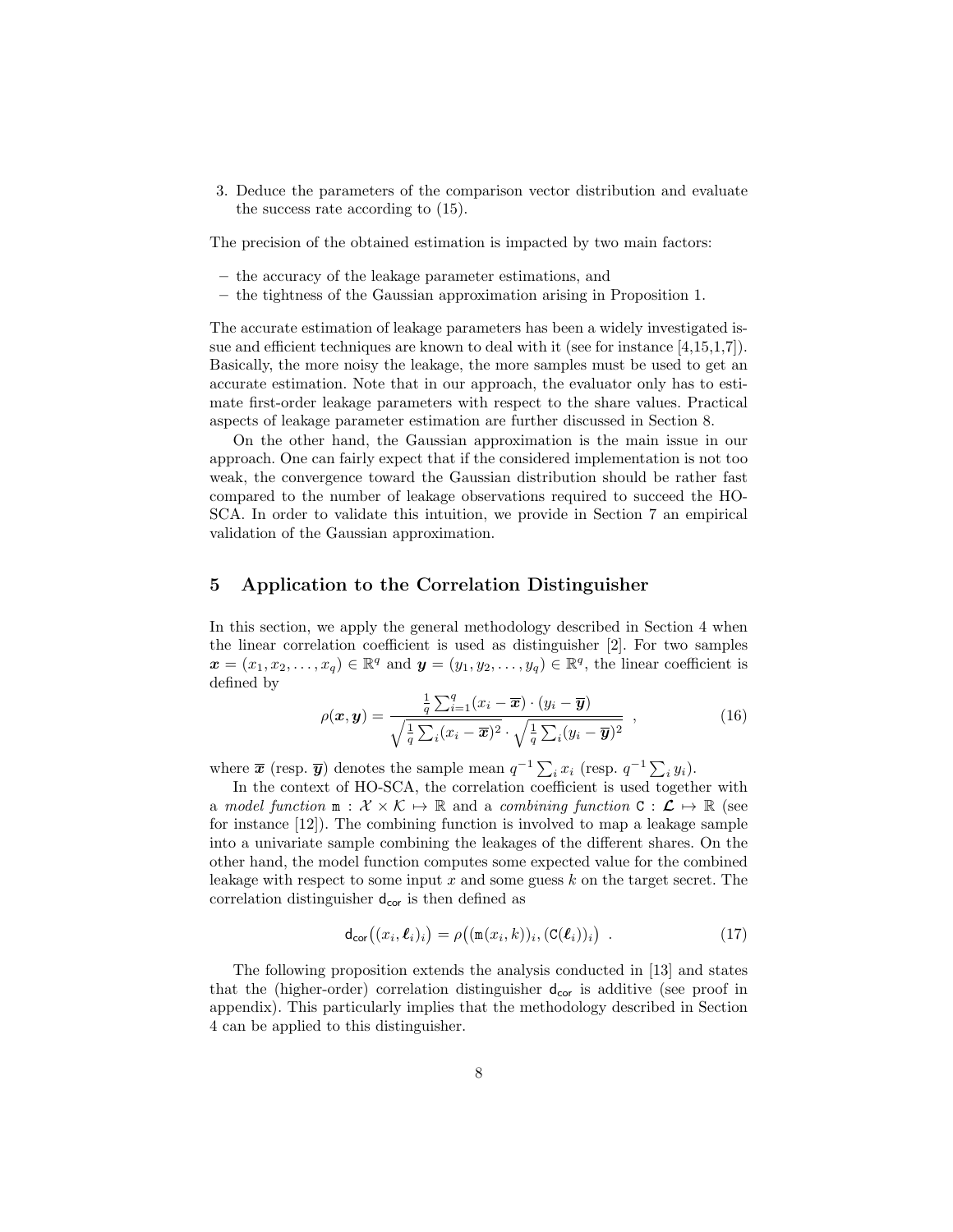**Proposition 2.** For any model function  $m : \mathcal{X} \times \mathcal{K} \mapsto \mathbb{R}$  and any combining function  $C: \mathcal{L} \mapsto \mathbb{R}$ , the correlation distinguisher  $d_{\text{cor}}$  is additive. Moreover,  $d_{\text{cor}}$ is equivalent to the distinguisher  $d'_{cor}$  defined for every  $(x_i, \ell_i)_i \in (X \times \mathcal{L})^q$  by

$$
\mathsf{d}_{\mathsf{cor}}'((x_i,\boldsymbol{\ell}_i)_i) = \Big(\frac{1}{q}\sum_{i=1}^q g_{x_i,k}(\boldsymbol{\ell}_i)\Big)_{k\in\mathcal{K}},
$$

where the function  $g_{x,k} : \mathcal{L} \to \mathbb{R}$  satisfies

$$
g_{x,k}(\ell) = \frac{1}{s_k} \left( \mathfrak{m}(x,k) - \overline{\mathfrak{m}}_k \right) \cdot \mathsf{C}(\ell) , \qquad (18)
$$

for every  $(x, k) \in \mathcal{X} \times \mathcal{K}$ , with  $\overline{\mathfrak{m}}_k = \frac{1}{q} \sum_i \mathfrak{m}(x_i, k)$  and  $s_k = \sqrt{\frac{1}{q} \sum_i (\mathfrak{m}(x_i, k) - \overline{\mathfrak{m}}_k)^2}$ .

Remark 4. If we focus on the uniform setting where the input vector  $x =$  $(x_1, x_2, \ldots, x_q)$  is balanced (meaning that each value  $x \in \mathcal{X}$  have an occurrence ratio of  $\tau_x = \frac{1}{|X|}$ , then  $\overline{\mathfrak{m}}_k$  and  $s_k$  are constant with respect to k and  $\mathsf{d}_{\mathsf{cor}}$ is equivalent to another simpler distinguisher:

$$
\mathsf{d}_{\mathsf{cor}}'' : ((x_i, \ell_i)_i) \mapsto \left(\frac{1}{q} \sum_i \mathfrak{m}(x_i, k) \cdot \mathtt{C}(\ell_i)\right)_{k \in \mathcal{K}}.\tag{19}
$$

Application to the Normalized Product Combining. Let us now study the particular case of the higher-order correlation distinguisher based on the centered product combining function [12]. This combining function is defined for univariate share leakages *(i.e.* for  $T = 1$  in the model of Section 3), namely its domain is  $\mathcal{L} = \mathbb{R}^{d+1}$ . For every  $(\ell_0, \ell_1, \ldots, \ell_d) \in \mathcal{L}$ , it is defined as

$$
C(\ell_0, \ell_1, ..., \ell_d) = \prod_{j=0}^d (\ell_j - \mu_j) , \qquad (20)
$$

where  $\mu_j$  denotes the leakage expectation  $E[L_j]$ .

Note that in practice, the adversary does not know the exact expectation  $\mu_i$  but he can estimate it based on leakage samples. As argued in [12], the number of leakage samples required to succeed a HO-SCA is substantially greater than the number of leakage samples required to get precise estimations of the expectations  $\mu_j$ . Therefore, we can soundly assume that the  $\mu_j$  in (20) are the exact expectations  $E[L_j]$ .

We recall that, according to the leakage model presented in Section 3.1, the jth leakage component  $L_j$  satisfies  $L_j = f_j(S_j) + N_j$  where  $f_j : s \mapsto m_{j,s}$  and  $N_j \sim \mathcal{N}(0, \sigma_j^2)$ . Since the noise  $N_j$  is centered in 0, we have  $E[f_j(S_j)] = E[L_j] =$  $\mu_j$ . Moreover, we shall denote  $\nu_j = \text{Var}[f_j(S_j)]$ . By uniformity of  $S_j$  over  $S$ , we have:

$$
\mu_j = \frac{1}{|S|} \sum_{s \in S} m_{j,s}
$$
 and  $\nu_j = \frac{1}{|S|} \sum_{s \in S} (m_{j,s} - \mu_j)^2$ . (21)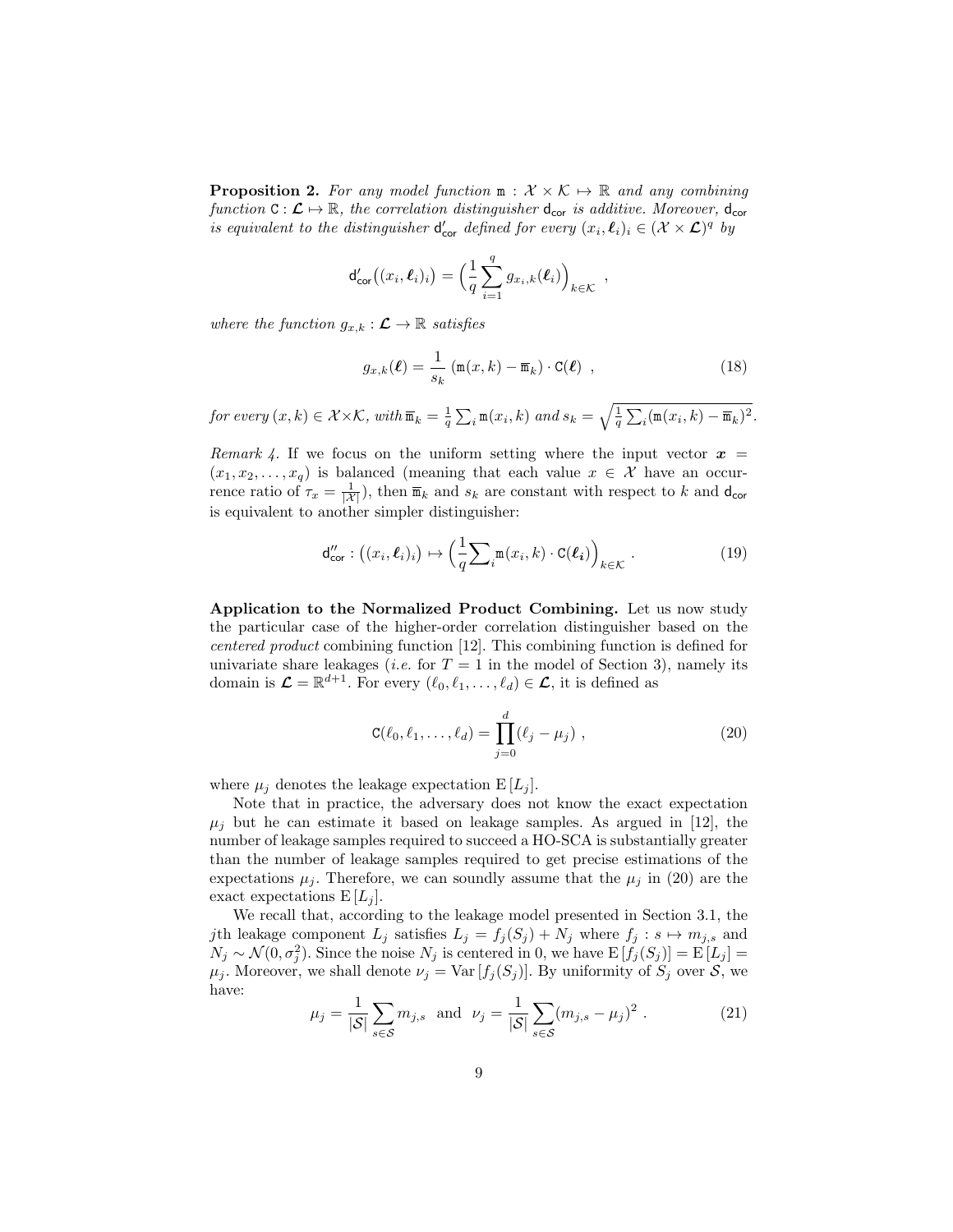In the following we shall further denote, for every  $s \in \mathcal{S}$ ,

$$
\alpha_s := \frac{1}{|\mathcal{S}|^d} \sum_{s_1 \in \mathcal{S}} \sum_{s_2 \in \mathcal{S}} \cdots \sum_{s_d \in \mathcal{S}} \prod_{j=0}^d (m_{j, s_j} - \mu_j)
$$
(22)

and

$$
\beta_s := \frac{1}{|\mathcal{S}|^d} \sum_{s_1 \in \mathcal{S}} \sum_{s_2 \in \mathcal{S}} \cdots \sum_{s_d \in \mathcal{S}} \prod_{j=0}^d (m_{j, s_j} - \mu_j)^2
$$
(23)

where  $s_0 = s \oplus \bigoplus_{j=1}^d s_j$ .

Note that both (22) and (23) can be expressed as a higher-order convolution product of the form

$$
H(s) = \sum_{s_1} \sum_{s_2} \cdots \sum_{s_d} h_0(s \oplus s_1 \oplus s_2 \oplus \cdots \oplus s_d) \cdot h_1(s_1) \cdot h_2(s_2) \cdots h_d(s_d) \quad (24)
$$

We show in appendix how such a convolution can be efficiently computed for all values over  $S$  in  $O(d \cdot |\mathcal{S}| \cdot \log |\mathcal{S}|)$  operations.

We then have the following corollary of Proposition 1 for the distinguisher d'<sub>cor</sub> with centered product combining function (see proof in appendix).

**Corollary 1.** Let  $k^* \in \mathcal{K}$ , let  $(x_1, x_2, \ldots, x_q) \in \mathcal{X}^q$  and let  $\ell_i \stackrel{\$}{\leftarrow} \mathbf{L}_{x_i, k^*}$  for every  $i \in \{1, 2, ..., q\}$ . Then the distribution of the score vector  $(d'_k)_{k \in \mathcal{K}} =$  ${\sf d}_{{\sf cor}}'((x_i,\boldsymbol{\ell}_i)_i)$  with centered product combining function tends toward a multivariate Gaussian distribution with expectation vector  $(\mathrm{E}\left[d_k'\right])_{k\in\mathcal{K}}$  satisfying

$$
\mathcal{E}\left[d'_{k}\right] = \sum_{x \in \mathcal{X}} \tau_{x} \mathbf{M}(x, k) \alpha_{\varphi(x, k^{*})}, \qquad (25)
$$

for every  $k \in \mathcal{K}$ , and with covariance matrix  $(\text{Cov}\left[d'_{k_1}, d'_{k_2}\right])_{(k_1,k_2)\in\mathcal{K}^2}$  satisfying

Cov 
$$
[d'_{k_1}, d'_{k_2}] = \frac{1}{q} \sum_{x \in \mathcal{X}} \tau_x M(x, k_1) M(x, k_2)
$$
  
 
$$
\times \left( \beta_{\varphi(x, k^*)} - \alpha_{\varphi(x, k^*)}^2 + \prod_{j=0}^d (\nu_j + \sigma_j^2) - \prod_{j=0}^d \nu_j \right) , \quad (26)
$$

for every  $(k_1, k_2) \in \mathcal{K}^2$ , where

$$
M: (x, k) \mapsto \frac{m(x, k) - \overline{m}_k}{s_k} .
$$
 (27)

Remark 5. For the distinguisher  $d''_{cor}$  defined in (19) and which is equivalent to the correlation distinguisher in the uniform setting (see Remark 4), we have the same result as in Corollary 1 but the function M is simply defined as the model function m.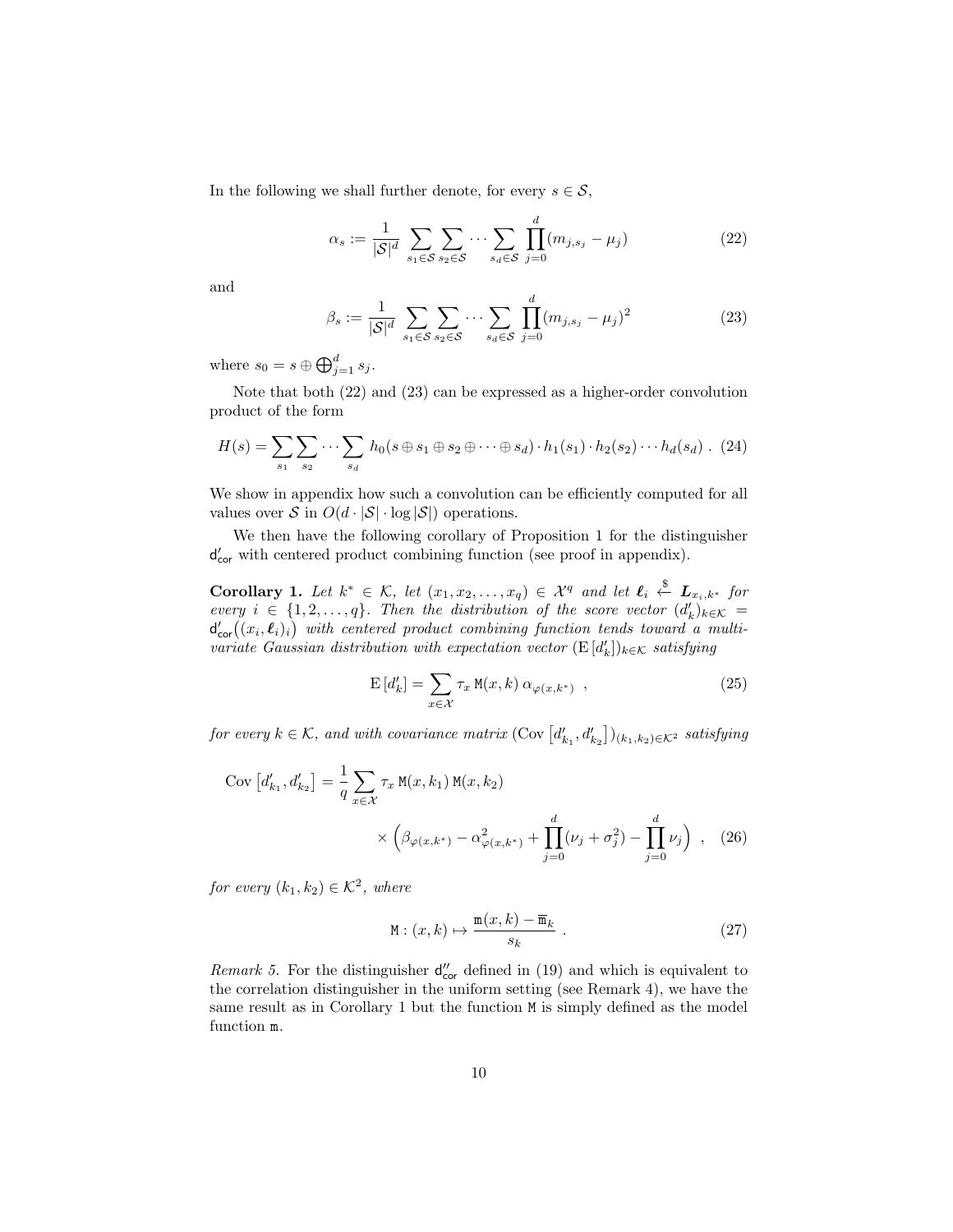According to Corollary 1, the methodology presented in Section 4 can be applied to estimate the success rate of a HO-SCA based on the correlation distinguisher with centered product combining. The first step of the methodology shall provide estimations of the leakage functions  $f_j : s \mapsto m_{j,s}$  (and hence of the corresponding  $\mu_i$  and  $\nu_i$ ), while the second step shall simply consist in the evaluations of Formulae (25) and (26).

# 6 Application to the Likelihood Distinguisher

In this section, we apply the general methodology described in Section 4 when the likelihood is used as distinguisher [4]. The likelihood distinguisher, denoted  $d_{\text{lik}}$ , is usually applied after a *profiling step* whose goal is to provide an estimation  $\hat{\mathbf{p}}_s$  of the pdf of the random variable  $\mathbf{L}_s$  for every  $s \in \mathcal{S}$ . Then, for every sample  $(x_i, \ell_i)_i \in (\mathcal{X} \times \mathcal{L})^q$ , the likelihood distinguisher is defined as

$$
\mathsf{d}_{\mathsf{lik}}\big((x_i,\boldsymbol{\ell_i})_i\big) = \prod_{i=1}^q \hat{\mathsf{p}}_{\varphi(x_i,k)}(\boldsymbol{\ell_i}) \ . \tag{28}
$$

In practice, one often makes use of the equivalent (averaged) log-likelihood distinguisher  $\mathsf{d}'_\mathsf{lik}$  defined as

$$
\mathsf{d}'_{\mathsf{lik}}\big((x_i,\boldsymbol{\ell_i})_i\big) = \frac{1}{q} \log \mathsf{d}_{\mathsf{lik}}\big((x_i,\boldsymbol{\ell_i})_i\big) = \frac{1}{q} \sum_{i=1}^q \log(\hat{\mathsf{p}}_{\varphi(x_i,k)}(\boldsymbol{\ell_i})) \ . \tag{29}
$$

The log-likelihood distinguisher is usually preferred as it less susceptible to approximation errors than the likelihood. We straightforwardly get the following proposition.

**Proposition 3.** The likelihood distinguisher  $d_{\text{lik}}$  is additive and equivalent to the log-likelihood distinguisher  $d'_{\text{lik}}$ . Moreover, for every  $(x_i, \ell_i)_i \in (\mathcal{X} \times \mathcal{L})^q$ ,  $d'_{\text{lik}}$ satisfies

$$
\mathsf{d}'_{\mathsf{lik}}\big((x_i,\boldsymbol{\ell_i})_i\big) = \Big(\frac{1}{q} \sum_{i=1}^q g_{x_i,k}(\boldsymbol{\ell_i})\Big)_{k \in \mathcal{K}} \,, \tag{30}
$$

where the function  $g_{x,k} : \mathcal{L} \to \mathbb{R}$  satisfies

$$
g_{x,k}(\ell) = \log(\hat{\mathsf{p}}_{\varphi(x,k)}(\ell)), \qquad (31)
$$

for every  $(x, k) \in \mathcal{X} \times \mathcal{K}$ .

Under the Gaussian leakage assumption, it can be checked that the variable  $L<sub>s</sub>$  has a Gaussian mixture distribution, with pdf  $p<sub>s</sub>$  satisfying

$$
\mathsf{p}_s: (\ell_0, \ell_1, \dots, \ell_d) \mapsto \frac{1}{|\mathcal{S}|^d} \sum_{s_1 \in \mathcal{S}} \sum_{s_2 \in \mathcal{S}} \dots \sum_{s_d \in \mathcal{S}} \prod_{j=0}^d \phi_{\mathbf{m}_{j, s_j}}, \Sigma_j(\ell_j) ,\qquad(32)
$$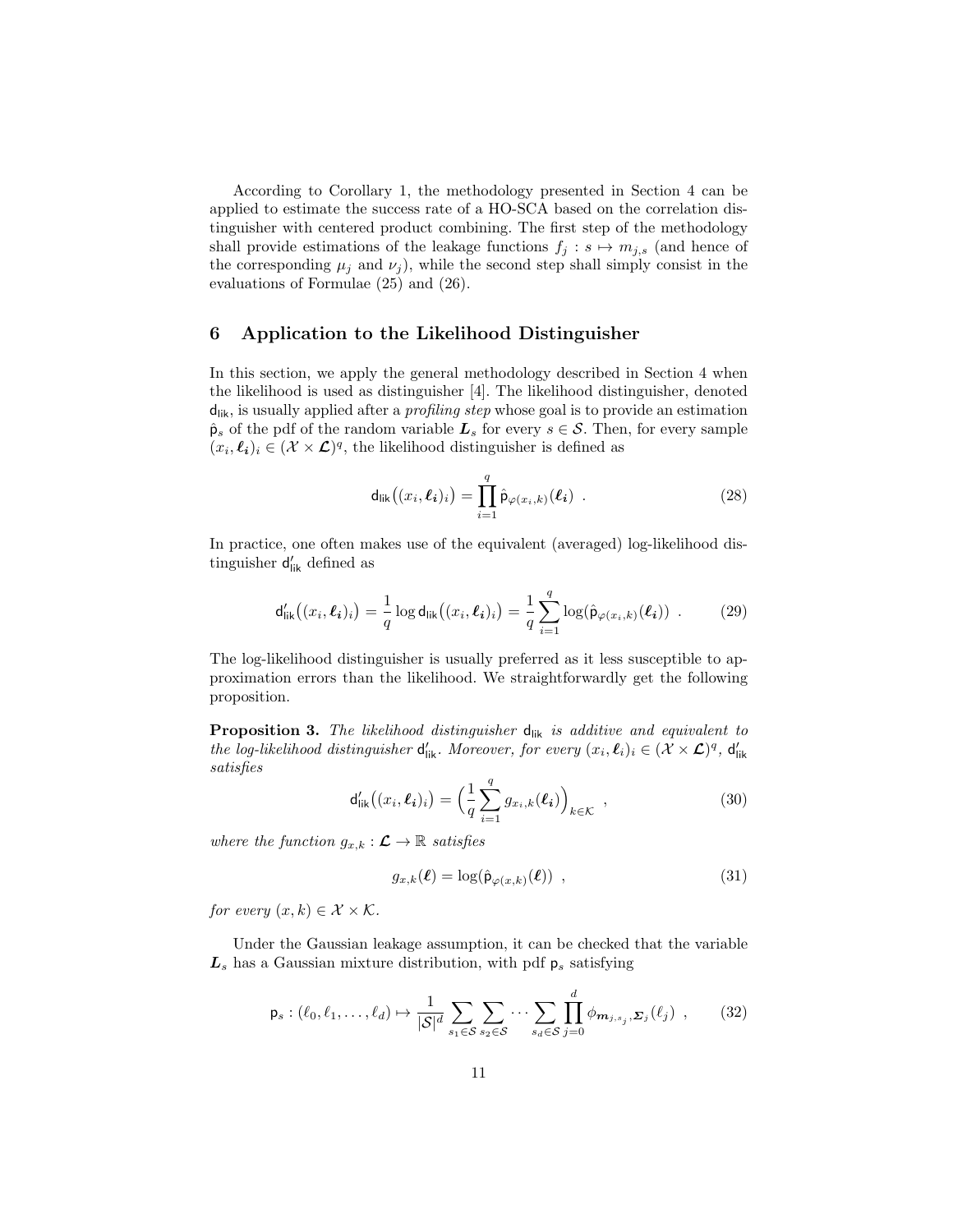where  $s_0 = s \oplus \bigoplus_{j=1}^d s_j$ . Note that for every  $s \in \mathcal{S}$ , the estimated pdf  $\hat{\mathsf{p}}_s$  obtained from the profiling phase has a similar expression as  $p_s$  but with estimations  $\hat{m}_{j,s_j}$ and  $\hat{\Sigma}_j$  for the leakage means and covariance matrices.

Here again, it can be seen from (32) that for a given  $\ell \in \mathcal{L}$  the probability  $p_s(\ell)$  is a higher-order convolution product as in (24). The set of probability values  $\{p_s(\ell) : s \in S\}$  can then be computed in  $O(d \cdot |\mathcal{S}| \cdot \log |\mathcal{S}|)$  operations (see details in appendix).

Let us now consider the two functions:

$$
\lambda(s_1, s_2) := \int_{\ell \in \mathcal{L}} \log(\hat{\mathsf{p}}_{s_1}(\ell)) \, \mathsf{p}_{s_2}(\ell) \, d\ell \tag{33}
$$

and

$$
\psi(s_1, s_2, s_3) := \int_{\ell \in \mathcal{L}} \log(\hat{\mathsf{p}}_{s_1}(\ell)) \, \log(\hat{\mathsf{p}}_{s_2}(\ell)) \, \mathsf{p}_{s_3}(\ell) \, d\ell \quad . \tag{34}
$$

Then, by definition, we have

$$
\Lambda(x,k,k^*) := \lambda(\varphi(x,k),\varphi(x,k^*)) = \mathbb{E}\left[g_{x,k}(\boldsymbol{L}_{x,k^*})\right]
$$

and

$$
\Psi(x, k_1, k_2, k^*) := \psi(\varphi(x, k_1), \varphi(x, k_2), \varphi(x, k^*)) \n= \mathbf{E}\left[g_{x, k_1}(\mathbf{L}_{x, k^*}) \cdot g_{x, k_2}(\mathbf{L}_{x, k^*})\right] .
$$

A direct application of Proposition 1 then yields the following corollary for the log-likelihood distinguisher.

**Corollary 2.** Let  $k^* \in \mathcal{K}$ , let  $(x_1, x_2, \ldots, x_q) \in \mathcal{X}^q$  and let  $\ell_i \stackrel{\$}{\leftarrow} \mathbf{L}_{x_i, k^*}$  for every  $i \in \{1, 2, ..., q\}$ . Then the distribution of the score vector  $(d'_k)_{k \in \mathcal{K}} =$  $d'_{\text{lik}}((x_i, \ell_i)_i)$  tends toward a multivariate Gaussian distribution with expectation  $\text{vector } (\mathrm{E}\left[d'_{k}\right])_{k\in\mathcal{K}} \text{ satisfying}$ 

$$
E\left[d'_k\right] = \sum_{x \in \mathcal{X}} \tau_x \Lambda(x, k, k^*) \quad , \tag{35}
$$

for every  $k \in \mathcal{K}$ , and with covariance matrix  $(\text{Cov}\left[d'_{k_1}, d'_{k_2}\right])_{(k_1,k_2)\in\mathcal{K}^2}$  satisfying

$$
Cov\left[d'_{k_1}, d'_{k_2}\right] = \frac{1}{q} \sum_{x \in \mathcal{X}} \tau_x \big(\Psi(x, k_1, k_2, k^*) - \Lambda(x, k_1, k^*) \cdot \Lambda(x, k_2, k^*)\big) \tag{36}
$$

According to Corollary 2, the methodology presented in Section 4 can be applied to estimate the success rate of a HO-SCA based on the likelihood distinguisher.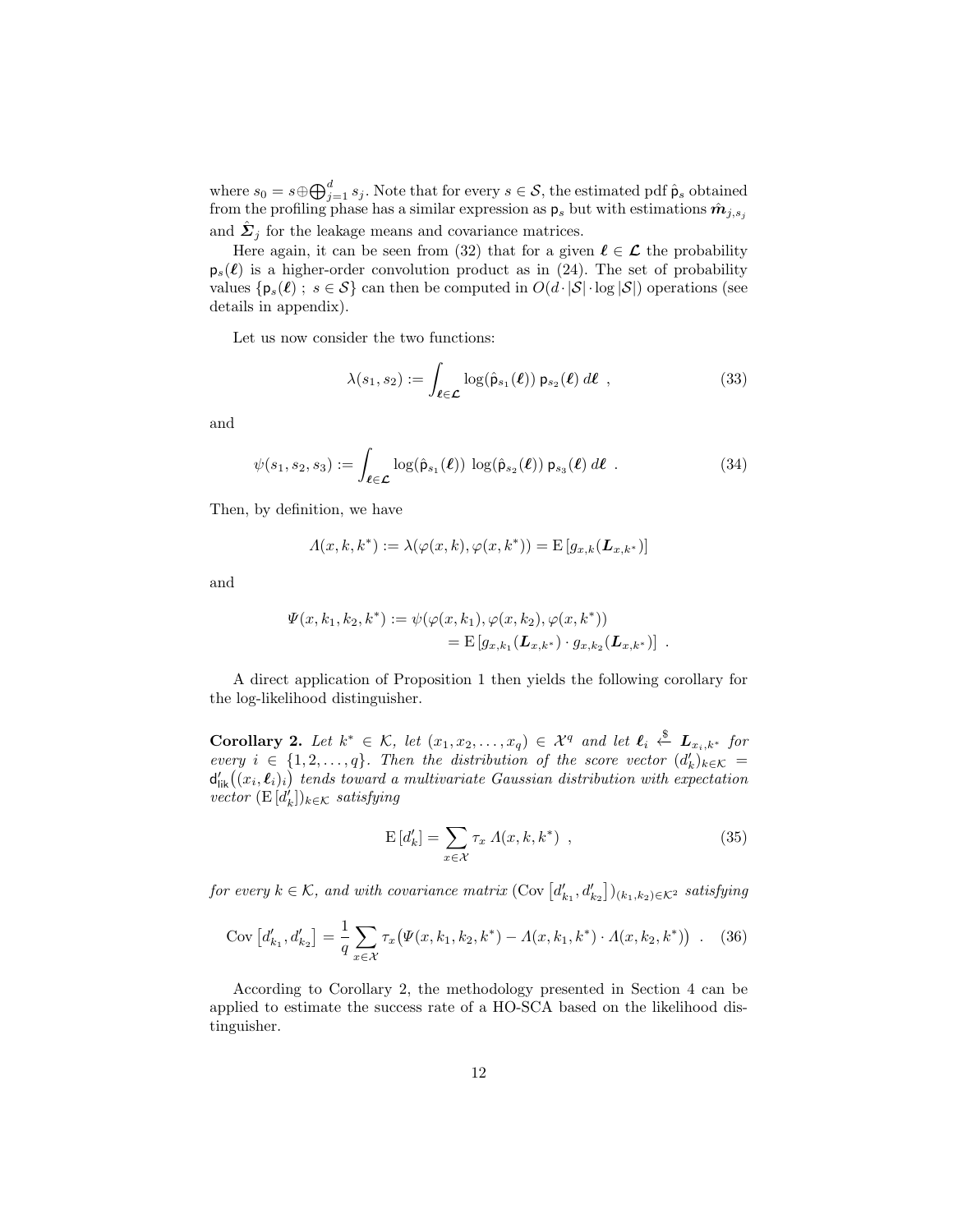# 7 Empirical Validation of the Gaussian Approximation

In Section 4, we have presented a methodology to estimate the success rate of higher-order side-channel attacks based on so-called additive distinguishers. The principle of this methodology is to approximate the distribution of the score vector by a multivariate Gaussian distribution whose parameters are derived from the leakage parameters. This Gaussian approximation is asymptotically sound by the central limit theorem. However, in the non-asymptotic context of a HO-SCA with a given number of leakage samples, it is fair to question whether this approximation is sound or not. In this section, we conduct an empirical study of the Gaussian approximation. For this purpose, we compare the success rates obtained from attack simulations, to the success rates obtained by applying the methodology of Section 4.

Since our purpose here is the sole validation of the Gaussian approximation, we do not focus on the leakage estimation issue, but we assume the exact leakage parameters  $\{(m_{j,s}, \sigma_j^2) ; 0 \leqslant j \leqslant d, s \in S\}$  are known (in a univariate setting). From these leakage parameters, and for a given HO-SCA based on some distinguisher  $d \in \{d_{\text{cor}}, d_{\text{lik}}\}$ , we evaluate the success rate with the two following approaches:

- Simulation success rate. We perform several attack simulations and count the number of successes in order to get an estimation of the success rate. For each attack simulation, we randomly generate input-leakage samples  $(x_1, \ell_1)$ ,  $(x_2, \ell_2), \ldots, (x_q, \ell_q)$ . Specifically, for every i,  $x_i$  is uniformly picked up and  $\ell_i$  is randomly sampled from the variable  $L_{x_i,k^*}$  according to the leakage parameters. Then we apply the distinguisher d to these samples, and we count a success whenever the good secret is ranked first.
- Gaussian cdf evaluation. We apply Corollaries 1 and 2 to compute the expectation vector and covariance matrix of the score vector with respect to the leakage parameters and taking  $\tau_x = 1/|\mathcal{X}|$  as occurrence ratio for every  $x \in \mathcal{X}$  (in accordance to the uniform distribution of the  $x_i$ ). Then we compute the Gaussian cdf of the comparison vector to evaluate the success rate according to (15).

We plot hereafter the results obtained with these two approaches for different HO-SCA targeting an AES Sbox output:

$$
\varphi(x,k^*) = \mathsf{SB}(x \oplus k^*) ,
$$

where SB denote the AES Sbox function. For the leakage parameters, we used sample means and sample variances obtained by monitoring the leakage of two different devices running masked AES implementations (Device A and Device B, see Section 8 for details).

Figure 1 shows the results obtained for a second-order correlation attack with centered product combining function and Hamming weight model function (*i.e.*  $m = HW$ ), for leakage parameters from Device A. Figure 2 plots the results of a second-order likelihood attack with the same leakage parameters, assuming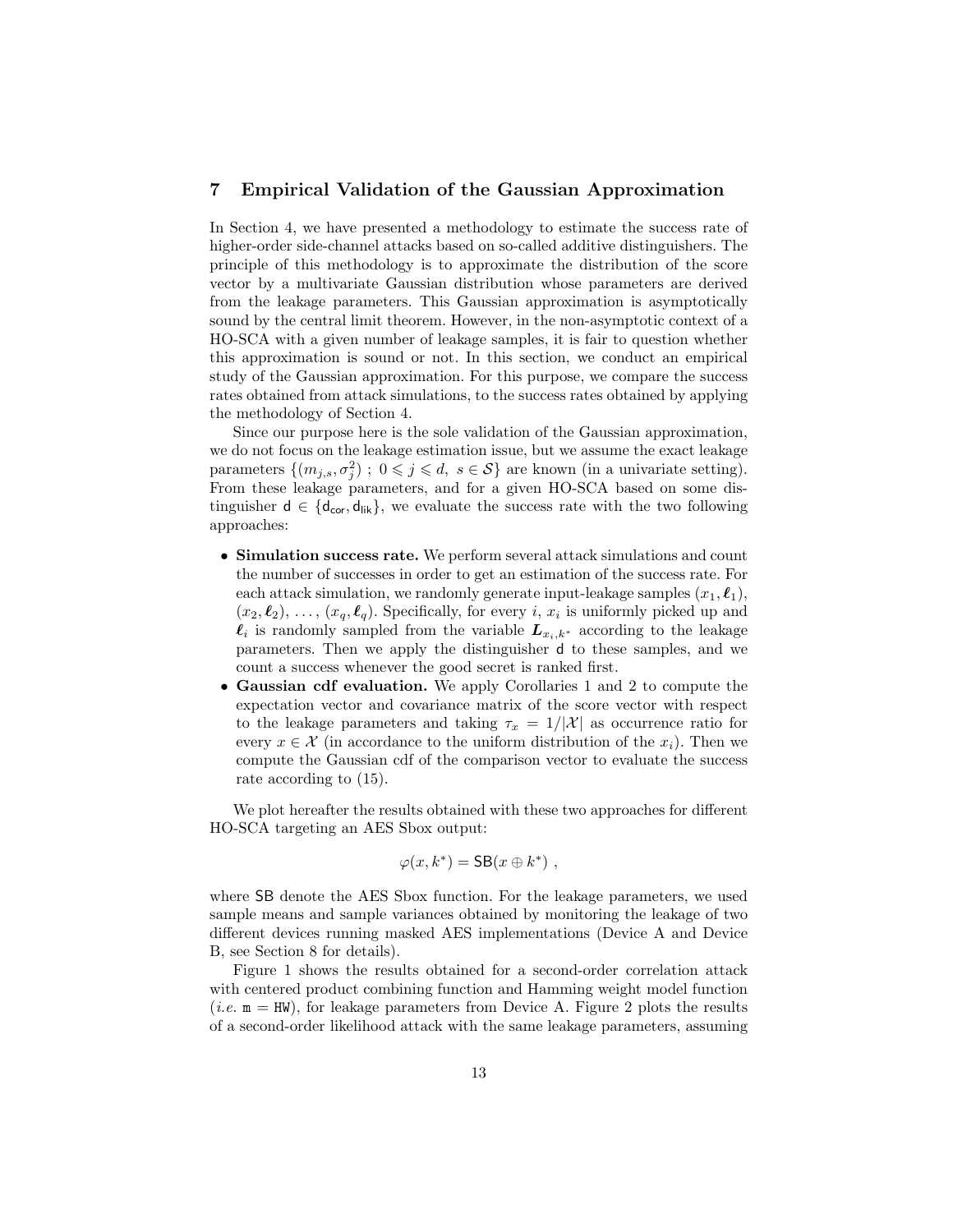

Fig. 1. Simulation SR (plain curve) vs. theoretical SR (dashed curve) for 2ndorder correlation attack.

Fig. 2. Simulation SR (plain curves) vs. theoretical SR (dashed curves) for 2ndorder likelihood attacks.

a perfect profiling (*i.e.*  $\hat{\mathsf{p}}_s = \mathsf{p}_s$  for every s) on the one hand and a slightly erroneous profiling on the other hand.<sup>3</sup> We observe that for both distinguishers, the experimental success rate curves and theoretical success rate curves clearly match. This validates the Gaussian approximation in these HO-SCA contexts.



Fig. 3. Simulation SR (plain curve) vs. theoretical SR (dashed curve) for 3rdorder correlation attack.



Fig. 4. Simulation SR (plain curve) vs. theoretical SR (dashed curve) for 4thorder correlation attack.

In order to test the Gaussian approximation to higher orders, we also performed third-order and fourth-order attacks, with leakage parameters from Device B. The results of the correlation attacks (centered product combining function and Hamming weight model function) are presented in Figure 3 and Figure 4 respectively. The figures for the higher-order likelihood attacks are provided in the full version of the paper. We see that the curves perfectly match, which further validates the Gaussian approximation in these higher-order contexts.

<sup>&</sup>lt;sup>3</sup> Specifically, we introduce random errors in the  $(m_{j,s})_{j,s}$  used in the estimated pdfs  $\hat{\mathsf{p}}_s$ .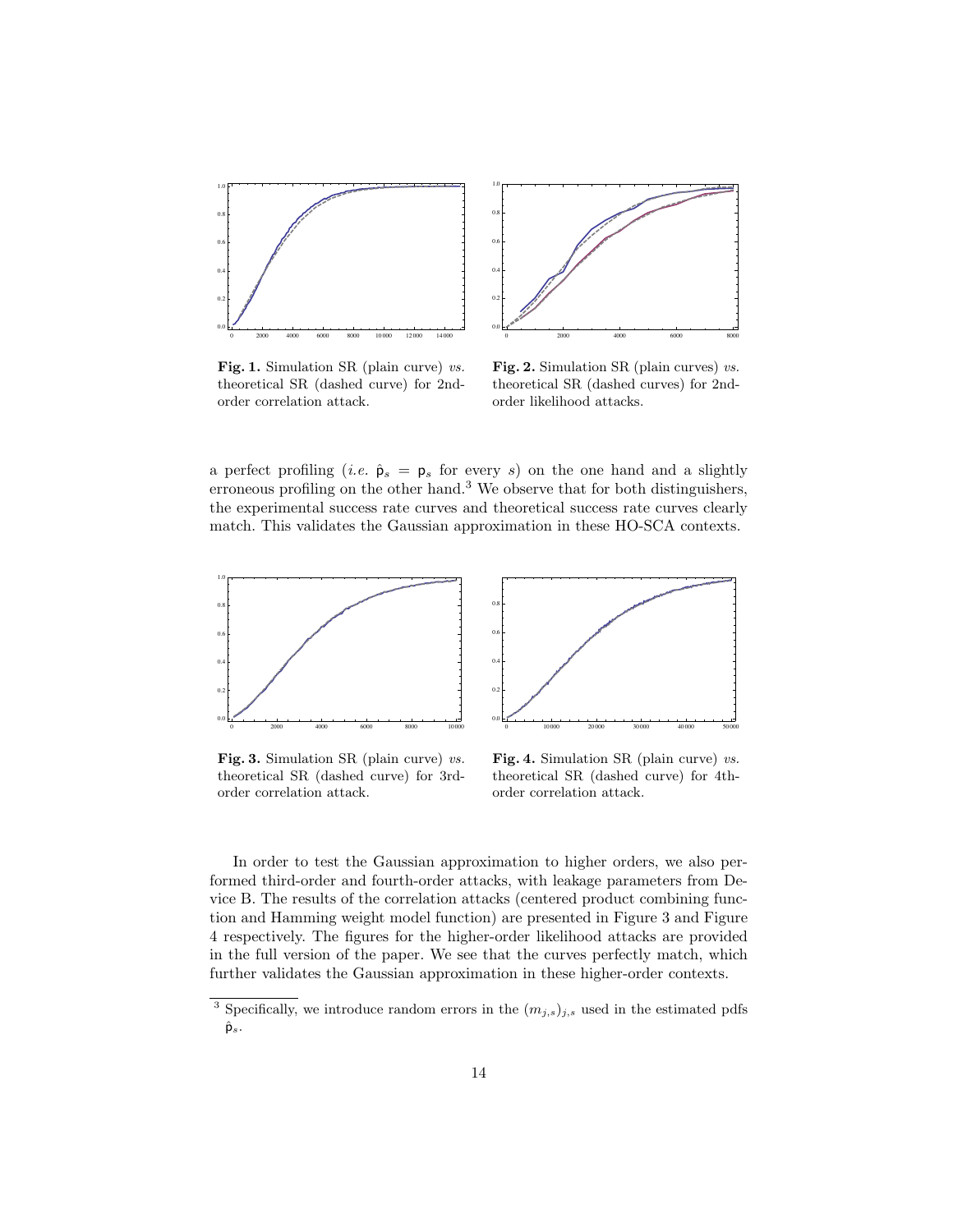# 8 Practical Experiments

In this section, we confront our methodology to practical attack experiments. We report the results of several higher-order correlation attacks against two different devices running masked AES implementations. We also apply our methodology to estimate the expected success rate of these attacks with respect to the inferred leakage parameters.

Experimental setup. Practical experiments were performed on two microcontrollers made in different CMOS technologies (130 and 350 nanometer processes, respectively called devices A and device B in the sequel). The side-channel traces were obtained by measuring the electromagnetic (EM) radiations emitted by the device during a masked AES-128 encryption handling one byte at a time. To this aim, an EM sensor was used (made of several coils of copper with diameter of  $500\mu$ m), and was plugged into a low-noise amplifier. To sample the leakage measurements, a digital oscilloscope was used with a sampling rate of 10G samples per second for the device A and 2G samples per second for the device B, whereas microcontrollers were running at few dozen of MHz. As the microcontrollers clocks were not stable, we had to resynchronize the EM traces. This process is out of the scope of this work, but we would like to emphasize that resynchronization is always required in a practical context and it has a non negligible impact on the measurements noise.

In our attack context, the random values involved in the masking/sharing could be known by the evaluator and we used this ability to identify the time samples corresponding to the different manipulation of the different shares. This step allowed us to associate each share to a unique time sample (the one with maximal SNR) and to profile the leakage parameters.<sup>4</sup>

Estimation of the leakage parameters. To estimate the leakage functions  $f_j : s \mapsto m_{j,s}$ , we applied linear regression techniques on 200000 leakage samples. When applied on leakage samples  $\ell_{1,j}$ ,  $\ell_{2,j}$ , ...,  $\ell_{q,j}$ , corresponding to successive share values  $s_{1,j}$ ,  $s_{2,j}$ , ...,  $s_{q,j}$ , a linear regression of degree t returns an approximation of  $f_i(s)$  as a degree-t polynomial in the bits of s (see [15,5] for more detail on linear regression in the context of side-channel attacks). We applied linear regression of degree 1 and 2 on Device A and B respectively. Once the  $f_j$ function estimated, we could easily get an estimation for the variance  $\sigma_j^2$  of the noise  $N_j$  by computing the sample variance of  $(\ell_{i,j} - f_j (s_{i,j}))_i$  for every j.

Methodology versus practice. In order to validate our methodology in practice, we performed higher-order correlation attacks with centered product combining function (see Section 5) and Hamming weight model function (*i.e.*  $m = HW$ ). On the other hand, the success rate was estimated using the methodology described in Sections 4 and 5 by computing the parameters of the multivariate Gaussian distribution arising for the correlation distinguisher with respect to the inferred leakage parameters.

<sup>4</sup> The knowledge of the masks was however not used in the attack phase itself.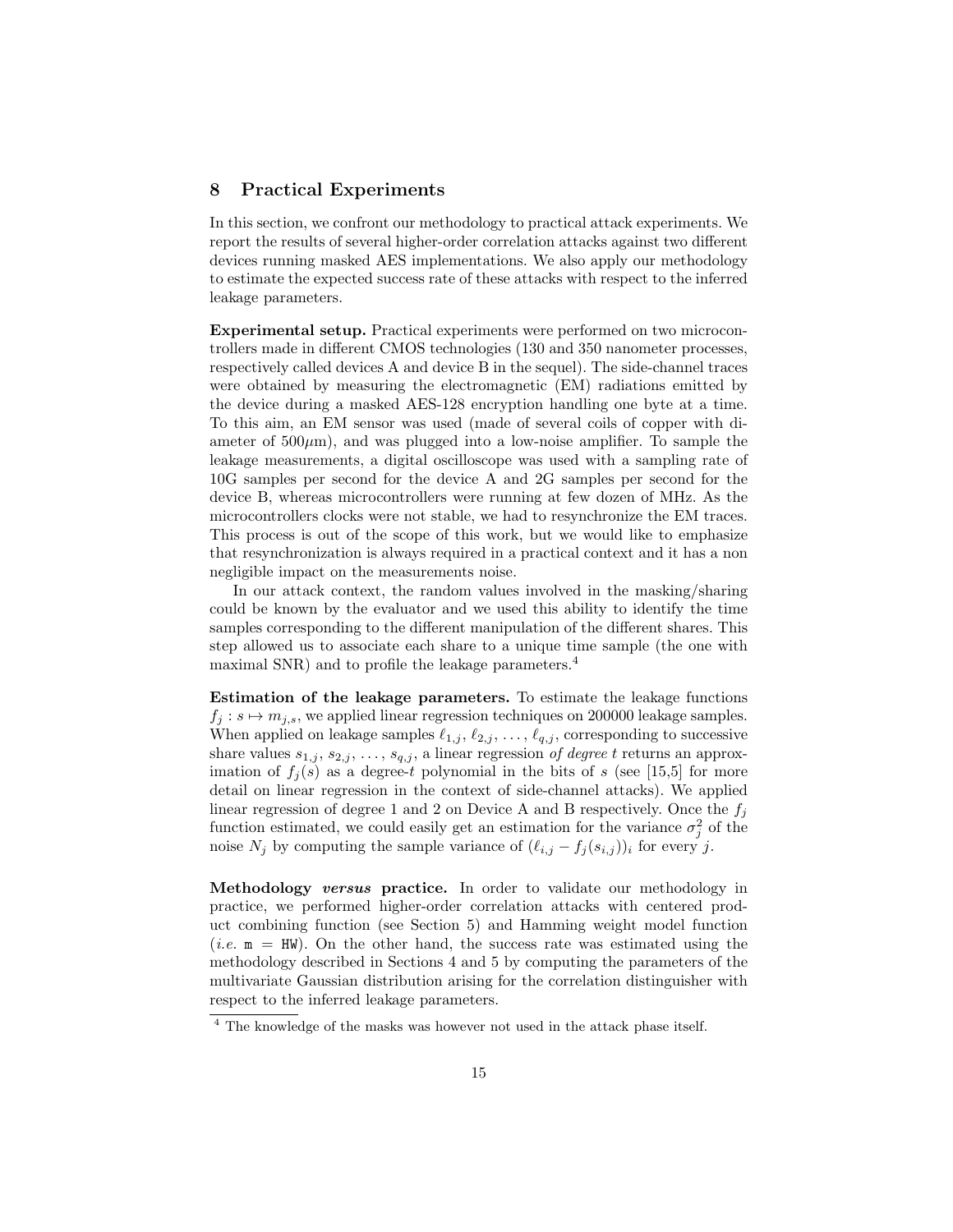



Fig. 5. Experimental SR (plain curve) vs. theoretical SR (dashed curve) for 2nd-order correlation attack on Device A.

Fig. 6. Experimental SR (plain curve) vs. theoretical SR (dashed curve) for 2nd-order correlation attack on Device B.

Figures 5 and 6 plot the experimental success rates versus the theoretical success rates for the second-order correlation attacks against Device A and Device B. In order to validate our approach with respect to higher-order attacks in practice, we also compare the results obtained with our methodology to third-order and fourth-order attack results on Device B (see Figures 7 and 8). We observe a clear match between the experimental and theoretical success rate curves. These results demonstrate the soundness of the methodology in practice.



0 10 000 20 000 30 000 40 000 50 000  $\bf{0}$ 20 40 60 80 100

Fig. 7. Experimental SR (plain curve) vs. theoretical SR (dashed curve) for 3rd-order correlation attack on Device B.

Fig. 8. Experimental SR (plain curve) vs. theoretical SR (dashed curve) for 4th-order correlation attack on Device B.

Further experiments are provided in the full version of the paper in order to observe the impact of the leakage profiling phase on our methodology.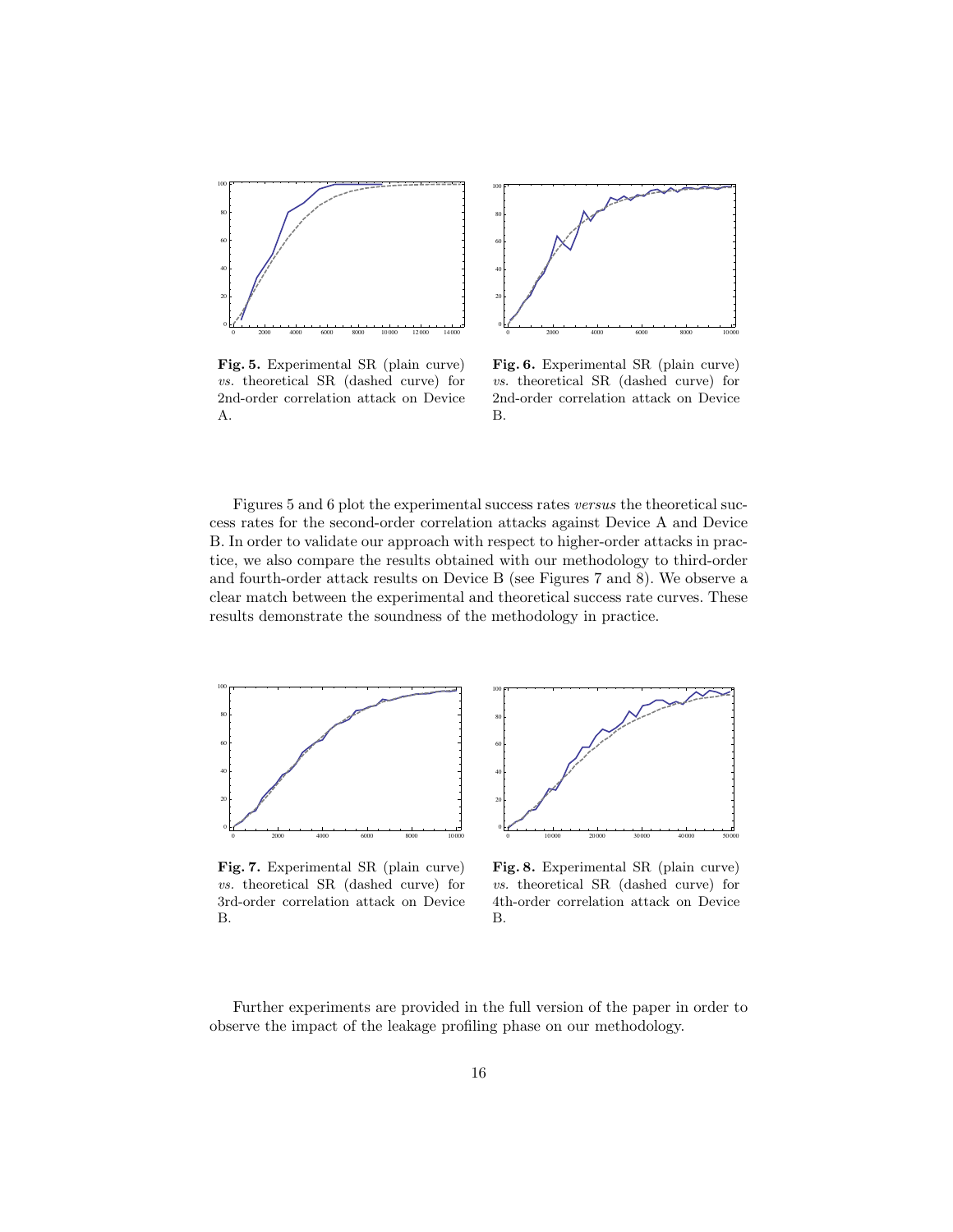# 9 Conclusion

In this work we have presented a methodology to evaluate the success rate of higher-order side-channel attacks. We have shown how to apply this methodology in the particular cases of attacks based on the correlation and likelihood distinguishers. The soundness of our approach has been validated by simulations and experiments performed on different microcontrollers. Using this methodology, an evaluator can estimate the side-channel resistance of his masked cryptographic implementation at the cost of inferring a few linear regression coefficients.

# References

- 1. C. Archambeau, E. Peeters, F.-X. Standaert, and J.-J. Quisquater. Template Attacks in Principal Subspaces. In Goubin and Matsui [8], pages 1–14.
- 2. E. Brier, C. Clavier, and F. Olivier. Correlation Power Analysis with a Leakage Model. In M. Joye and J.-J. Quisquater, editors, Cryptographic Hardware and Embedded Systems – CHES 2004, volume 3156 of Lecture Notes in Computer Science, pages 16–29. Springer, 2004.
- 3. C. Cachin. Entropy Measures and Unconditional Security in Cryptography. PhD thesis, 1997.
- 4. S. Chari, J. Rao, and P. Rohatgi. Template Attacks. In B. Kaliski Jr., C. Koç, and C. Paar, editors, Cryptographic Hardware and Embedded Systems – CHES 2002, volume 2523 of Lecture Notes in Computer Science, pages 13–29. Springer, 2002.
- 5. J. Doget, E. Prouff, M. Rivain, and F.-X. Standaert. Univariate Side Channel Attacks and Leakage Modeling. Journal of Cryptographic Engineering, 1(2):123– 144, 2011.
- 6. Y. Fei, Q. Luo, and A. A. Ding. A Statistical Model for DPA with Novel Algorithmic Confusion Analysis. In E. Prouff and P. Schaumont, editors, CHES, volume 7428 of Lecture Notes in Computer Science, pages 233–250. Springer, 2012.
- 7. B. Gierlichs, K. Lemke-Rust, and C. Paar. Templates vs. Stochastic Methods. In Goubin and Matsui [8], pages 15–29.
- 8. L. Goubin and M. Matsui, editors. Cryptographic Hardware and Embedded Systems – CHES 2006, volume 4249 of Lecture Notes in Computer Science. Springer, 2006.
- 9. P. Kocher, J. Jaffe, and B. Jun. Differential Power Analysis. In M. Wiener, editor, Advances in Cryptology – CRYPTO '99, volume 1666 of Lecture Notes in Computer Science, pages 388–397. Springer, 1999.
- 10. S. Mangard. Hardware Countermeasures against DPA A Statistical Analysis of Their Effectiveness. In T. Okamoto, editor, Topics in Cryptology – CT-RSA 2004, volume 2964 of Lecture Notes in Computer Science, pages 222–235. Springer, 2004.
- 11. J. Massey. Guessing and Entropy. IEEE International Symposium on Information Theory, page 204, 1994.
- 12. E. Prouff, M. Rivain, and R. Bévan. Statistical Analysis of Second Order Differential Power Analysis. IEEE Transactions on Computers, 58(6):799–811, 2009.
- 13. M. Rivain. On the Exact Success Rate of Side Channel Analysis in the Gaussian Model. In R. M. Avanzi, L. Keliher, and F. Sica, editors, Selected Areas in Cryp $tography - SAC$  2008, volume 5381 of *Lecture Notes in Computer Science*, pages 165–183. Springer, 2008.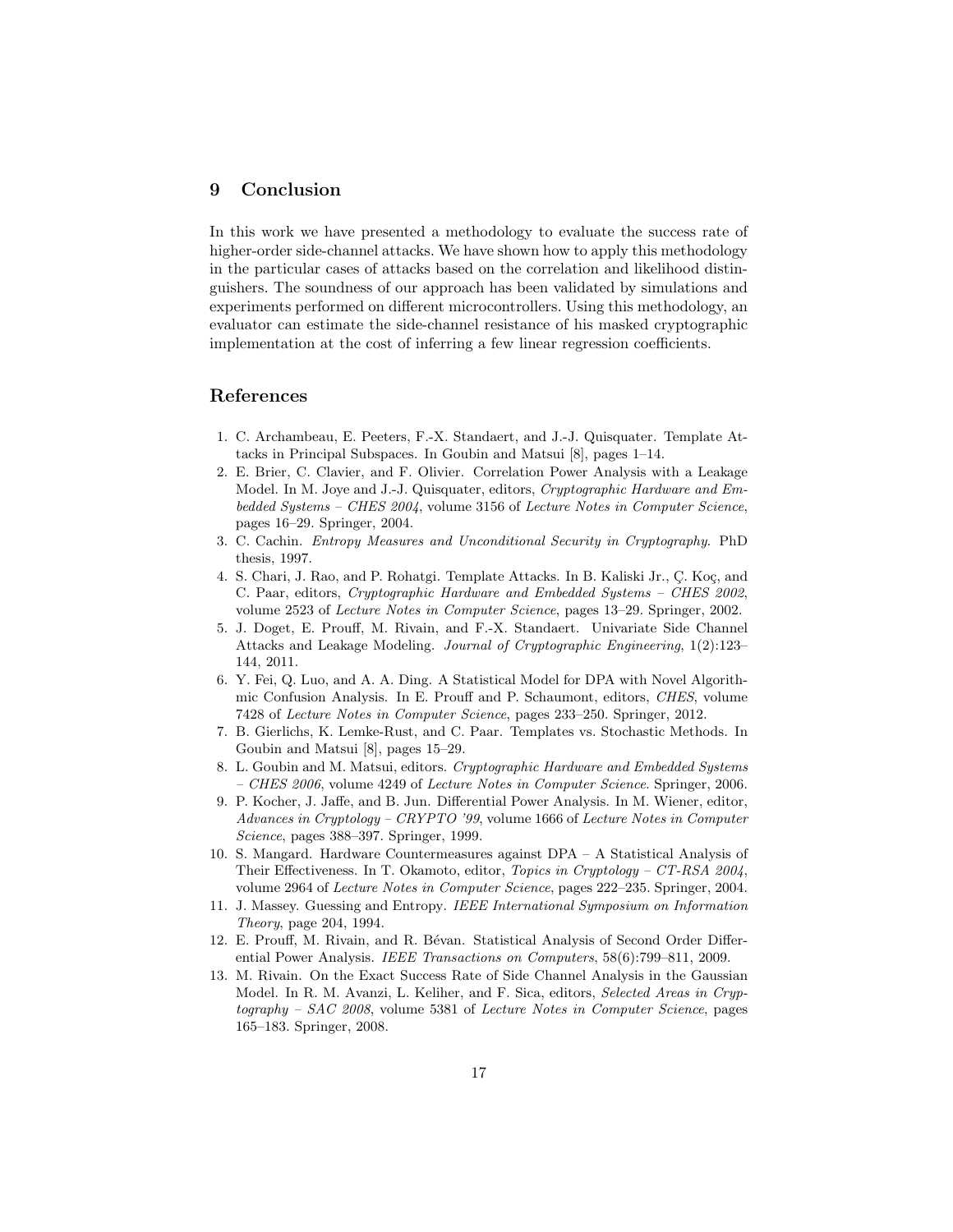- 14. M. Rivain, E. Prouff, and J. Doget. Higher-order Masking and Shuffling for Software Implementations of Block Ciphers. Cryptology ePrint Archive, 2009. http://eprint.iacr.org/.
- 15. W. Schindler, K. Lemke, and C. Paar. A Stochastic Model for Differential Side Channel Cryptanalysis. In J. Rao and B. Sunar, editors, Cryptographic Hardware and Embedded Systems – CHES 2005, volume 3659 of Lecture Notes in Computer Science. Springer, 2005.
- 16. F.-X. Standaert, T. G. Malkin, and M. Yung. A Formal Practice-Oriented Model For The Analysis of Side-Channel Attacks. Cryptology ePrint Archive, Report 2006/139, 2006.
- 17. F.-X. Standaert, E. Peeters, G. Rouvroy, and J.-J. Quisquater. An Overview of Power Analysis Attacks Against Field Programmable Gate Arrays. IEEE, 94(2):383–394, 2006.
- 18. A. Thillard, E. Prouff, and T. Roche. Success through Confidence: Evaluating the Effectiveness of a Side-Channel Attack. In G. Bertoni and J.-S. Coron, editors, CHES, volume 8086 of Lecture Notes in Computer Science, pages 21–36. Springer, 2013.

### A Proof of Proposition 2

*Proof.* Let  $(d_k)_{k \in \mathcal{K}} = d_{\text{cor}}((x_i, \ell_i)_i)$  and  $(d'_k)_{k \in \mathcal{K}} = d'_{\text{cor}}((x_i, \ell_i)_i)$  for some inputleakage samples  $(x_i, \ell_i)_{i \leq q} \in (\mathcal{X} \times \mathcal{L})^q$ . We have:

$$
d_k = \frac{1}{s_{\rm C}} \frac{\sum_{i=1}^{q} (\mathbf{m}(x_i, k) - \overline{\mathbf{m}}_k) \mathbf{C}(\ell_i)}{s_k} = \frac{1}{s_{\rm C}} d'_k,
$$

where  $s_{\mathbf{C}} = \sqrt{\frac{1}{q} \sum_i (\mathbf{C}(\ell_i) - \overline{\mathbf{C}})^2}$  with  $\overline{\mathbf{C}} = \frac{1}{q} \sum_i \mathbf{C}(\ell_i)$ .

Since  $s_c$  is strictly positive and constant with respect to the guess k, the score vectors  $(d_k)_{k \in \mathcal{K}}$  and  $(d'_k)_{k \in \mathcal{K}}$  are clearly rank-equivalent, implying that score vectors  $(u_k)_{k \in K}$  and  $(u_k)_{k \in K}$  are clearly rains-equivalent, implying that the distinguishers  $d_{\text{cor}}$  and  $d'_{\text{cor}}$  are equivalent. Moreover, after denoting by  $g_{x,k}$ the function  $\ell_i \mapsto s_k^{-1}(\mathfrak{m}(x, \vec{k}) - \overline{\mathfrak{m}}_k)C(\ell_i)$ , we get  $d'_k = \frac{1}{q} \sum_{i=1}^q g_{x_i,k}(\ell_i)$ , which implies that  $d'$  $\frac{1}{\text{cor}}$  is additive.

# B Fast Evaluation of Higher-Order Convolution

**Proposition 4.** Let d be a positive integer, and let  $(S, \oplus)$  be a group of size  $|S| = 2^m$ . Let  $(h_j)_{0 \leq j \leq d}$  be a family of functions from S into R, such that  $h_j(s)$ can be efficiently evaluated for every  $s \in S$  in  $o(1)$  operations (one typically has a look-up table for every  $h_i$ ). Consider the function  $H : \mathcal{S} \to \mathbb{R}$  defined as

$$
H: s \mapsto \sum_{s_1 \in S} \sum_{s_2 \in S} \cdots \sum_{s_d \in S} h_0(s \oplus s_1 \oplus s_2 \oplus \cdots \oplus s_d) \cdot h_1(s_1) \cdot h_2(s_2) \cdots h_d(s_d) .
$$

Then, the whole set of outputs  $\{H(s) ; s \in S\}$  can be computed in  $O(d \cdot 2^m \cdot m)$ operations.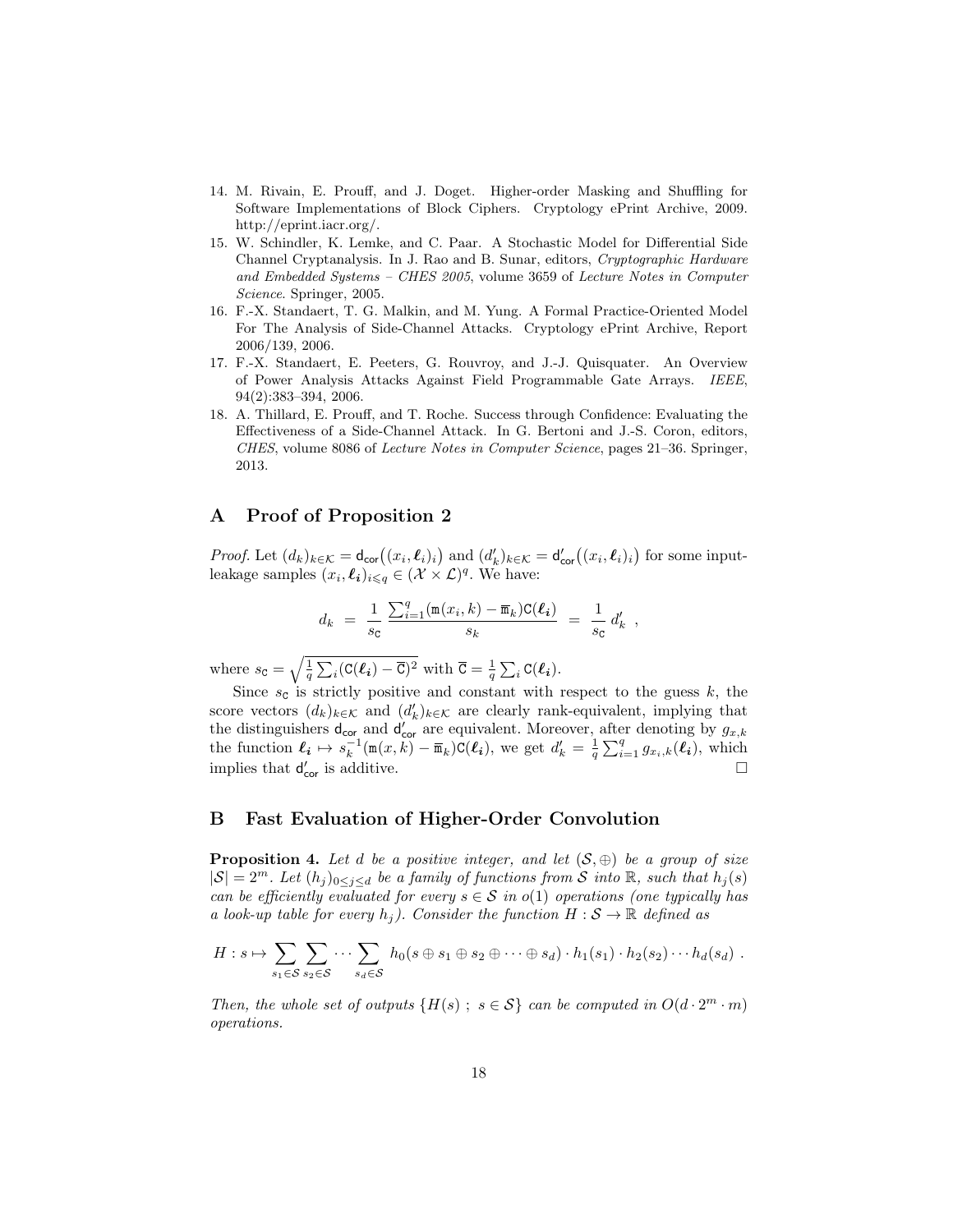*Proof.* For every  $s \in \mathcal{S}$ , the function H satisfies

$$
H(s) = \sum_{s_d \in S} h_d(s_d) \cdots \sum_{s_2 \in S} h_2(s_2) \sum_{s_1 \in S} h_1(s_1) \cdot h_0(s \oplus s_1 \oplus s_2 \oplus \cdots s_d).
$$

Consider the convolution product of the form

$$
h_1 \otimes h_0 : s \mapsto \sum_{t \in S} h_1(t) \cdot h_0(s \oplus t) .
$$

We have

$$
W\mathcal{H}(h_1\otimes h_0)=2^{\frac{m}{2}} W\mathcal{H}(h_1)\cdot W\mathcal{H}(h_0),
$$

where  $W\mathcal{H}$  is the (normalized) Walsh-Hadamard transform (WHT). This convolution product can hence be efficiently computed from three evaluations of fast WHT that each takes  $O(2^m \cdot m)$  operations.<sup>5</sup>

One can check that the sequence of functions  $(H_i)_{0 \leq i \leq d}$  defined as

$$
\begin{cases} H_0 = h_0 \\ H_i = h_i \otimes H_{i-1} \end{cases}
$$
 for every  $i \ge 1$ 

is such that  $H_d = H$ . One can then sequentially compute the set of outputs of  $H_1, H_2, \ldots, H_d = H$  by evaluating d convolution products, which gives a total  $\cot$  of  $O(d \cdot 2^m \cdot m)$  operations.

# C Proof of Corollary 1

To prove the corollary, we first introduce the following lemma.

**Lemma 1.** The expectation and variance of the random variable  $C(L_{x,k^*})$  respectively satisfy

$$
E\left[C(\boldsymbol{L}_{x,k^*})\right] = \alpha_{\varphi(x,k^*)} \tag{37}
$$

and

$$
\text{Var}\left[\mathbf{C}(\mathbf{L}_{x,k^*})\right] = \beta_{\varphi(x,k^*)} - \alpha_{\varphi(x,k^*)}^2 + \prod_{j=0}^d (\nu_j + \sigma_j^2) - \prod_{j=0}^d \nu_j \tag{38}
$$

*Proof.* Since the  $N_j$  are independent and centered in 0, we have

$$
\mathrm{E}\left[\mathrm{C}(\boldsymbol{L}_{x,k^*})\right] = \mathrm{E}\left[\mathrm{C}\big(f_0(S_0), f_1(S_1), \ldots, f_d(S_d)\big)^2\right] = \alpha_{\varphi(x,k^*)},
$$

On the other hand, by definition of the variance, we have

$$
Var[C(\mathbf{L}_{x,k^*})] = E[C(\mathbf{L}_{x,k^*})^2] - E[C(\mathbf{L}_{x,k^*})]^2 = E[C(\mathbf{L}_{x,k^*})^2] - \alpha_{\varphi(x,k^*)}^2.
$$

<sup>5</sup> The WHT is involutive, hence we have  $h_1 \otimes h_0 = 2^{\frac{m}{2}} W H(WH(h_1) \cdot WH(h_0)).$